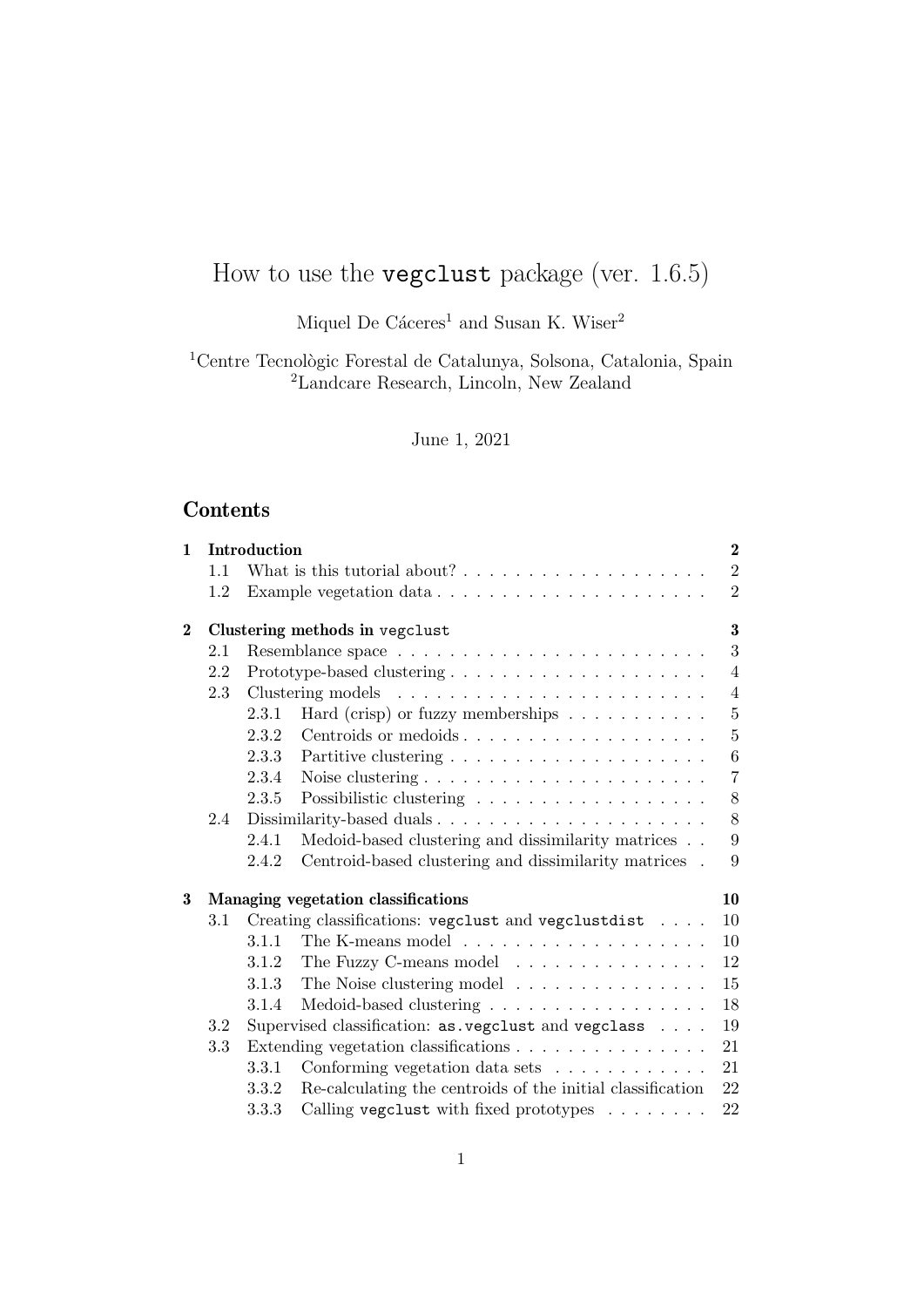|  |                                                                                                             | 3.3.4 Extending or refining classifications? 23            |    |  |  |  |
|--|-------------------------------------------------------------------------------------------------------------|------------------------------------------------------------|----|--|--|--|
|  |                                                                                                             | 3.3.5 Using vegclustdist with fixed prototypes $\ldots$ 23 |    |  |  |  |
|  |                                                                                                             | 4 Cluster characterization                                 | 24 |  |  |  |
|  |                                                                                                             |                                                            |    |  |  |  |
|  | 4.1 Cluster prototypes: clustcentroid and clust medoid  24<br>4.2 Cluster internal variability: clustvar 25 |                                                            |    |  |  |  |
|  |                                                                                                             | 4.3 Distance between clusters: interclustdist 26           |    |  |  |  |
|  |                                                                                                             | 4.4 Constancy classes: clustconst 27                       |    |  |  |  |

# 1 Introduction

# 1.1 What is this tutorial about?

Classification of vegetation plot records involves different activities, including the design of an appropriate vegetation survey, the use of a classification method to group vegetation observations and the characterization, validation and naming of the resulting vegetation groups. In this tutorial we focus on only one of this steps, namely to group vegetation observations, and we show how to conduct it with the help of the R package vegclust. Before starting our examples we need to load the vegclust package, which also loads the required permute, and package vegan:

> library(vegclust) > library(vegan)

# 1.2 Example vegetation data

In order to illustrate the functions in vegclust we will use a small wetland vegetation data set, consisting of 41 sites and 33 species and published by Bowman and Wilson [1986]. The data is included with the vegclust package:

> data(wetland) > dim(wetland)

[1] 41 33

For a number of reasons that we will not detail here, the Euclidean distance is not an appropriate index to measure the resemblance in species composition between vegetation plot records. Therefore, we transform our community data using the chord transformation [Legendre and Gallagher, 2001], which divides each value by the norm of the row vector of the corresponding site:

```
> wetlandchord = decostand(wetland,"normalize")
```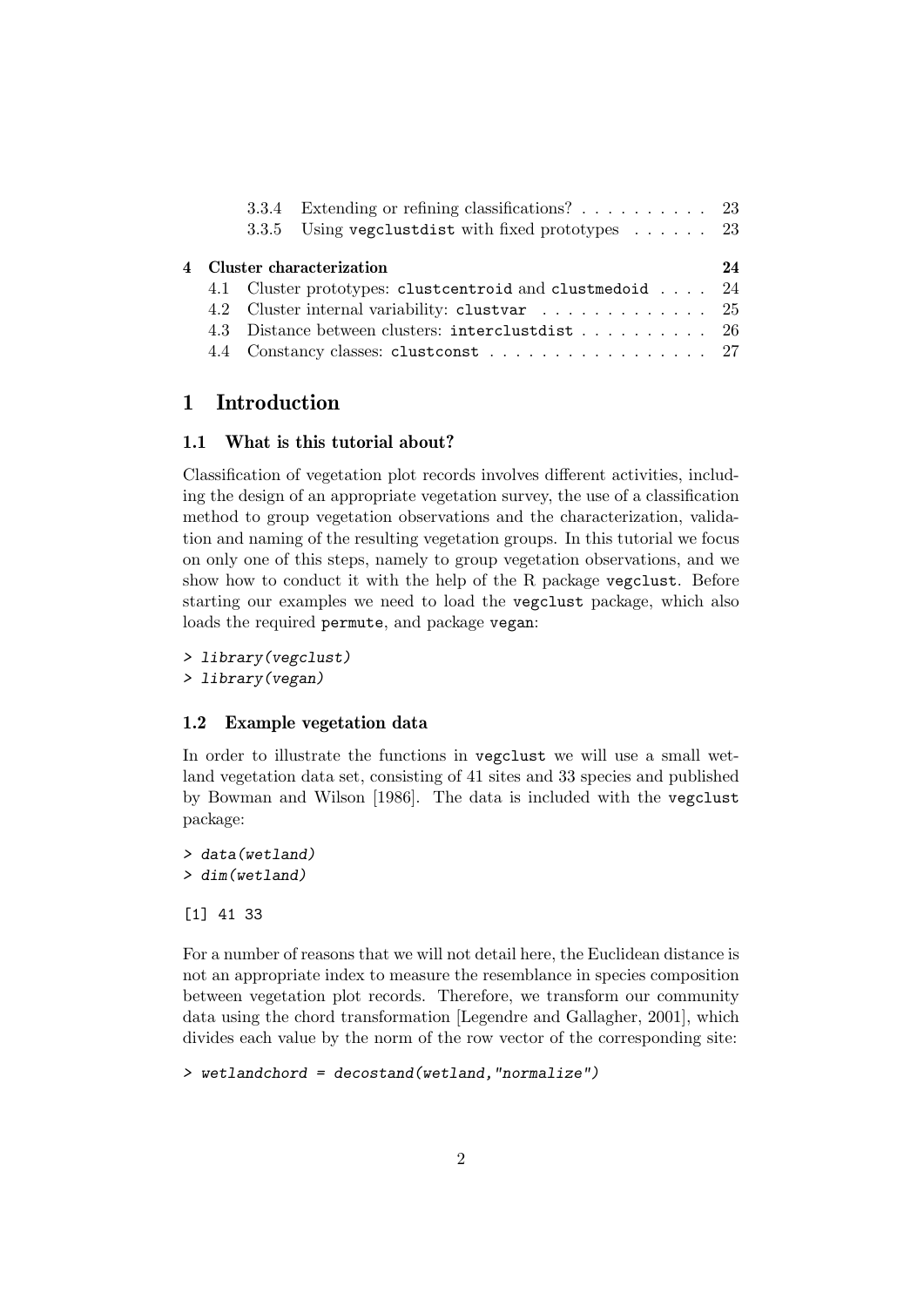Function decostand is provided within the vegan package. The Euclidean distance on the transformed data is equal to the chord distance  $[Orlóci, 1967]$ with respect to the raw community data:

# > dchord = dist(wetlandchord)

In some of our examples we will use the R objects wetlandchord or dchord indistinctively, because package vegclust allows vegetation to be classified from either a site-by-species data table or from a site-by-site dissimilarity matrix. In the next section we briefly explain the bases of the classification methods that are provided in the vegclust package. We later show how to run those methods using functions in the package.

# 2 Clustering methods in vegclust

### 2.1 Resemblance space

Generally speaking, the goal of clustering is to derive c 'natural' classes or clusters from a set of n unlabelled objects. Those objects inside a 'natural' cluster show a certain degree of closeness or similarity and the cluster itself shows a certain degree of isolation from other clusters. In classification of vegetation the  $n$  'objects' to be grouped are samples of plant communities (i.e. plot records or relevés) and the goal is to define vegetation types.

When speaking of 'proximity' or 'similarity', we implicitly assume there is a procedure to assess the degree of resemblance between the objects to be grouped. This procedure usually involves describing our objects using a set of p features (these are normally species in the case of vegetation) and specifying a resemblance measure (e.g. distance or dissimilarity). Let  $\mathbf{X} = [x_{js}]$  be a site-by-species data table of dimensions  $n \times p$ , where  $x_{js}$  is the abundance of species s in site j, and let  $d$  be an appropriate dissimilarity or distance measure.

Another way to formalize the resemblance between objects is to directly provide the similarity or dissimilarity between pairs of objects in a symmetric resemblance matrix. Let  $\mathbf{D} = [d_{ij}]$  be a symmetric dissimilarity matrix of dimensions  $n \times n$ , where  $d_{ij} = d(\mathbf{x}_i, \mathbf{x}_j)$  is the dissimilarity between objects i and j. In classification of vegetation  $d_{ij} = d(\mathbf{x}_i, \mathbf{x}_j)$  may represent the compositional dissimilarity between the two plant communities  $i$  and  $j$ , but it could be based on other vegetation attributes such as physiognomy.

Regardless of whether we use  $X$  or  $D$ , we will speak here of *resemblance* space and our objects (plant communities) will be formally represented as points in this space. Although we do not cover this topic in detail here, the reader should be aware that building an appropriate resemblance space is critical to achieving a vegetation classification that fits a given purpose. The results of the classification exercise may be completely different depending on the way the resemblance space is defined.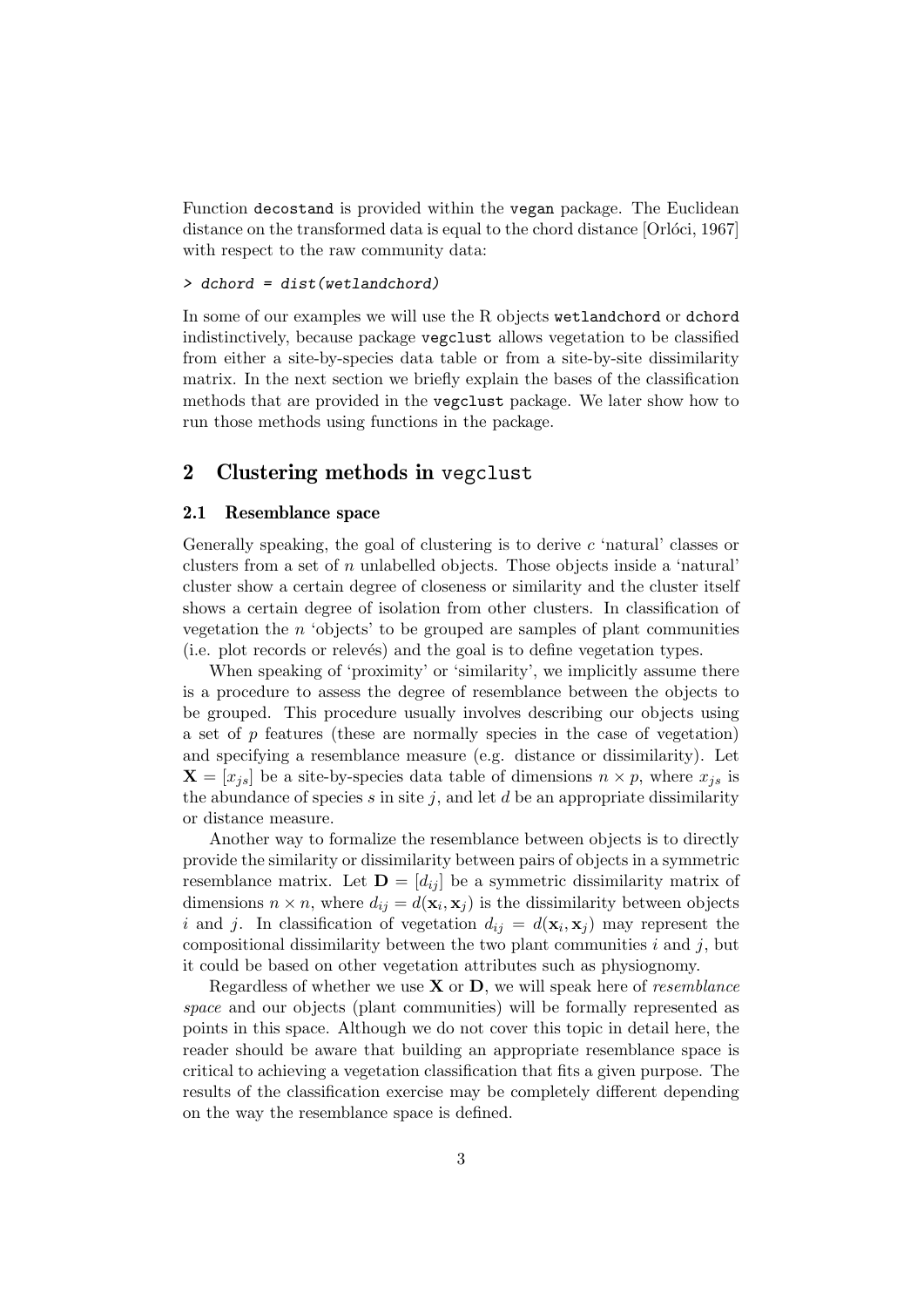### 2.2 Prototype-based clustering

Prototype-based clustering methods assume that the properties of objects in a cluster can be represented using a cluster prototype, which is formalized as a point in the resemblance space. The problem is thus to find  $c$  prototypes and assign the n objects according to their proximity to those prototypes, such that the resulting clusters are compact and isolated one from another.

All the clustering methods discussed here follow an alternate optimization scheme, meaning that one group of parameters (e.g. the membership matrix) is optimized by holding the other group (e.g. the cluster prototypes) fixed and vice versa. Assuming an initial cluster configuration, this is achieved by iterating the following three steps:

- $(S.1)$  Determine the prototype of each cluster *i*.
- (S.2) Calculate  $e_{ij}$ , the distance from each object j to the prototype of each cluster i.
- (S.3) Calculate  $u_{ij}$ , the (hard or fuzzy) membership of each object j to each cluster i (i.e. re-assign all objects into clusters).

Each iteration of the alternate optimization algorithm improves the objective function of the clustering method. The alternate optimization algorithm stops when there are no further changes in object memberships. More technically, it stops if the maximum difference in object membership values of the last two iterations does not exceed a user-specified threshold. The starting configuration of clusters is a critical issue in this kind of classification methods, because the iterations can result in the alternate optimization algorithm getting stuck in a suboptimal value of the objective function. For this reason, several executions of the algorithm are usually tried, each one using a different starting configuration.

### 2.3 Clustering models

There are several prototype-based clustering models in the vegclust package; all of which follow the iterative algorithm presented above. The differences between clustering models arise due to differences in the specific implementation of each step, resulting from different assumptions of how clusters should be defined. The clustering models can be divided according to their properties into:

- a) Whether object memberships are fuzzy or hard (crisp).
- b) Whether cluster prototypes are **centroids** or **medoids**.
- c) How outlier objects are handled, which gives three kinds of models: partitive, noise clustering or possibilistic clustering.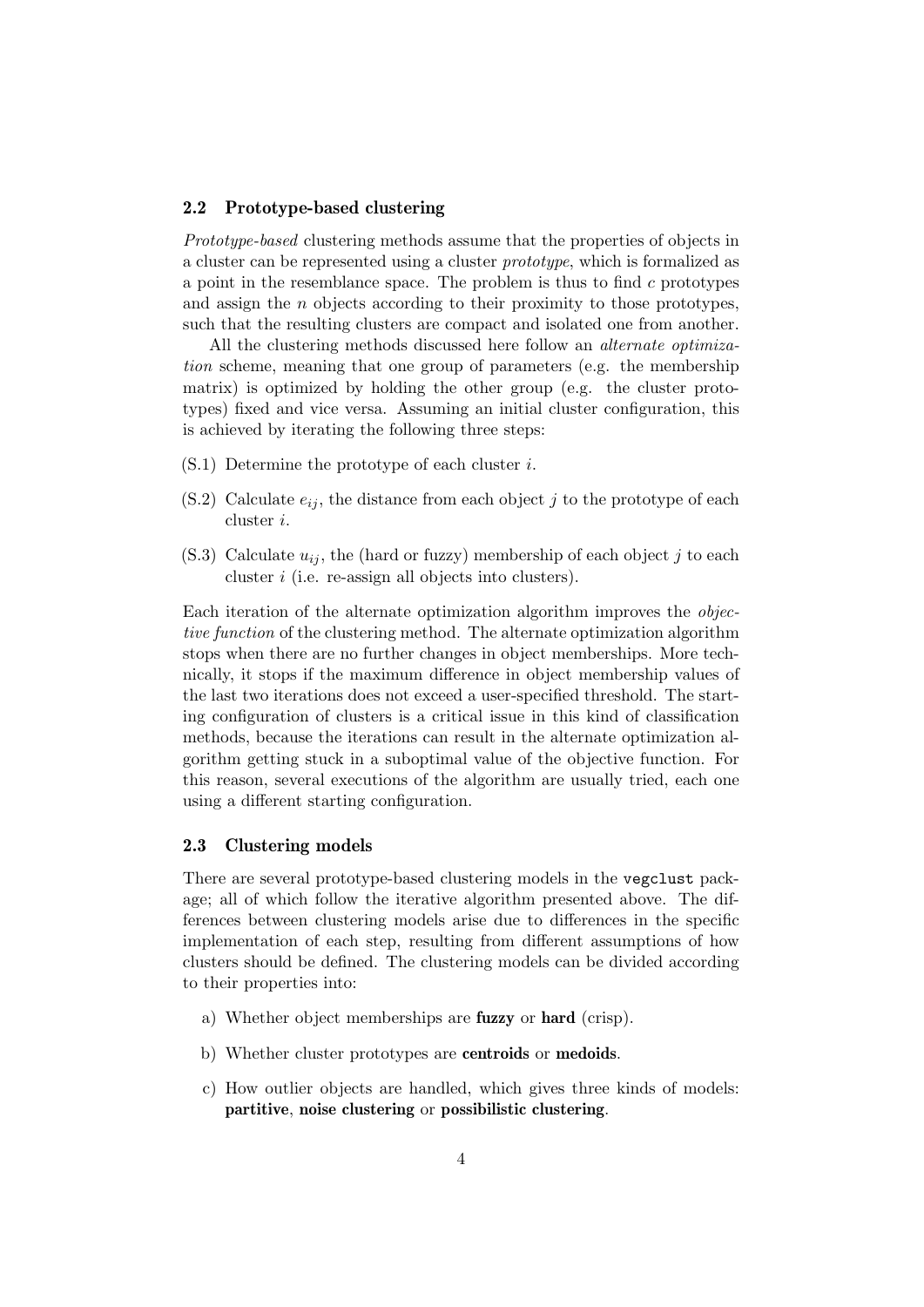In the following subsections we describe the implications of each of these decisions.

#### 2.3.1 Hard (crisp) or fuzzy memberships

With the kind of classification methods described here, it is costumary to represent the classification of objects into groups using a  $c \times n$  membership matrix,  $\mathbf{U} = [u_{ij}]$ , where  $u_{ij}$  is the degree of membership of object j in cluster i. The classification is said to be *hard* when the  $u_{ij}$  values are either 0 (object  $j$  DOES NOT belong to cluster  $i$ ) or 1 (object  $j$  DOES belong to cluster i). In contrast, if the classification is  $fuzzy$  the membership of its objects is expressed through a degree of membership bounded between 0 (i.e. the object does not belong to the set at all) and 1 (i.e. the object belongs completely to the set).

The advantages of using fuzzy set theory in vegetation classification are that it acknowledges the individualistic concept of species distribution across gradients of vegetation composition [Moravec, 1989], and therefore avoids assuming that vegetation observations (e.g. releves) must be unequivocal representatives of a type without no admixture of any other types [Dale, 1995].

#### 2.3.2 Centroids or medoids

The *centroid* of a cluster i that contains  $n_i$  objects is a vector  $c_i$  whose coordinates are the average, in each dimension s, of the coordinates of the  $n_i$  objects belonging to the cluster. In vector notation:

$$
\mathbf{c}_{i} = \frac{\sum_{j=1}^{n_{i}} \mathbf{x}_{j}}{n_{i}} \tag{1}
$$

The centroid has the property that minimizes the sum of squared Euclidean distances between itself and each point belonging to the cluster. Equation 1 can be generalized to the case of a fuzzy cluster by weighting the coordinates each object by its degree of membership to the cluster,  $u_{ij}$ :

$$
\mathbf{c}_{i} = \frac{\sum_{j=1}^{n} u_{ij}^{m} \mathbf{x}_{j}}{\sum_{j=1}^{n} u_{ij}^{m}}
$$
(2)

In equation 2,  $m > 0$  is the *fuzziness exponent*, which is used to modulate the influence of fuzzy memberships in the calculation of the centroids. If  $m$ is very large only the objects whose membership is close to 1 will have an influence on the centroid. On the contrary, if  $m$  is small (i.e. close to 0) then all  $n$  objects will influence the centroid equally and it will approach the overall data center.

A medoid of a cluster i that contains  $n_i$  objects is defined as the object, chosen among the  $n_i$  objects, for which the sum of dissimilarities to all the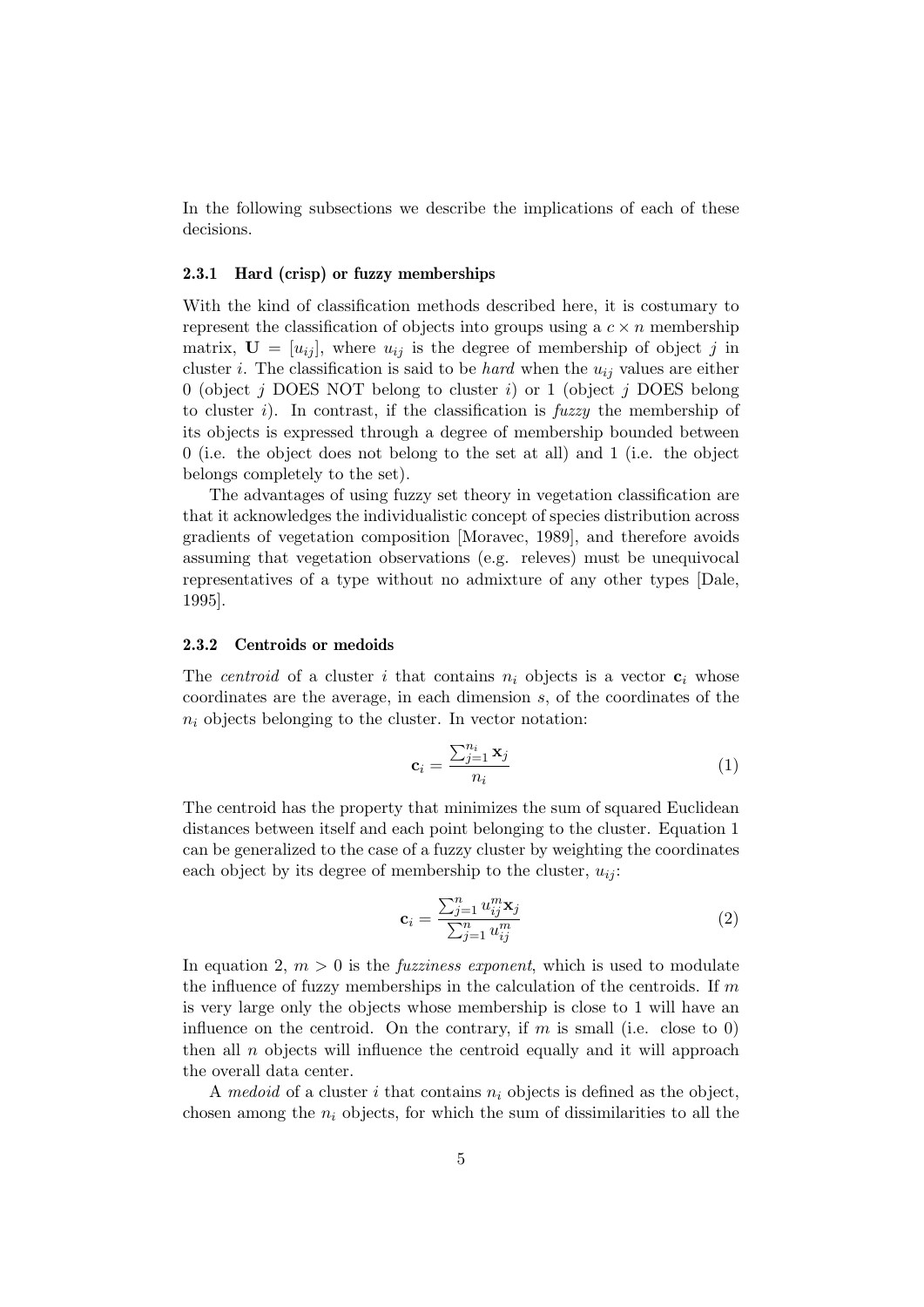$n_i$  objects is minimal i.e. it is a most centrally located point in the cluster. Formally, the medoid is the object  $k$  for which:

$$
\sum_{j=1}^{n_i} d(\mathbf{x}_k, \mathbf{x}_j)
$$
\n(3)

is minimal. When using fuzzy logic, the medoid of cluster  $i$  is defined as the object  $k$  (among all  $n$  objects) that minimizes:

$$
\sum_{j=1}^{n} u_{ij}^{m} d(\mathbf{x}_{k}, \mathbf{x}_{j})
$$
\n(4)

Note that, because the medoid is a point chosen among the  $n$  input objects, we do not need to calculate its coordinates (although see explanation below for centroids), moreover, the distance between a medoid and the other objects (step S.2 in the alternate optimization algorithm) will be readily available from the beginning, so it does not need to be computed. All this makes dealing with medoids computationally much faster than dealing with centroids.

#### 2.3.3 Partitive clustering

A clustering method is called partitive if object memberships (crisp or fuzzy) are constrained to sum to one for each object:

$$
\sum_{i=1}^{c} u_{ij} = 1
$$
 (5)

This constrain is usually referred to as the partition restriction. It ensures that all objects will be classified as either belonging to a single cluster or dividing their membership among different clusters. No objects will be left unclassified.

K-means (KM, also known as hard c-means) [MacQueen, 1967] and Fuzzy c-means (FCM) [Bezdek, 1981] are two, centroid-based, partitive clustering algorithms widely used in many unsupervised pattern recognition applications. The main difference between the two methods is that in KM every object belongs to a single cluster (i.e clusters are 'hard') whereas in FCM the memberships are fuzzy and a given object may have some degree of membership to more than one cluster.

Cluster memberships (step S.3) are determined in KM simply by assigning each object to the cluster whose centroid is closest. In the case of FCM, fuzzy memberships are calculated using the following formula:

$$
u_{ij} = \frac{1}{\sum_{l=1}^{c} (e_{ij}/e_{lj})^{2/(m-1)}}\tag{6}
$$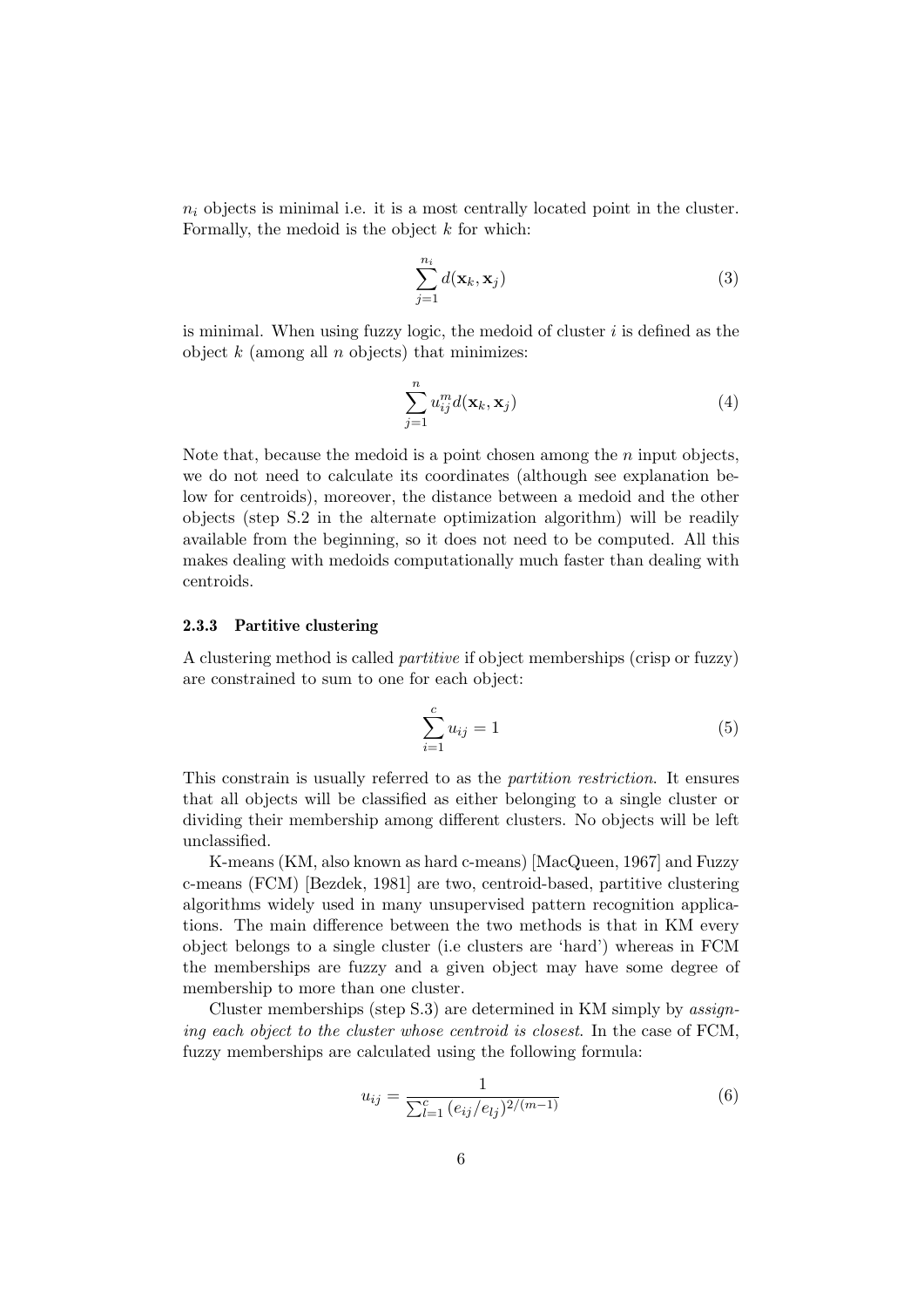As said above,  $m > 1$  is the fuzziness coefficient. The smaller the value of m, the closer to a hard partition will be the result. If m is set too high and the data is noisy the resulting partition may be completely fuzzy (i.e. where  $u_{ij} = 1/c$  for all objects and clusters) and therefore uninformative.

As indicated above, KM and FCM are centroid-based, meaning they use equations 1 and 2, respectively, for step S.1. The corresponding medoidbased methods are Hard C-medoids and Fuzzy C-medoids, which instead use equations 3 and 4, respectively [Krishnapuram et al., 1999].

# 2.3.4 Noise clustering

The noise clustering (NC) method [Dave, 1991] is an attempt to make the FCM method more robust to the effect of outliers. The rationale underlying NC is the following: if an object is an outlier, this means that it lies far from all cluster prototypes and, therefore, it should have low membership values to all clusters. In order to achieve these low memberships, the NC considers an additional class, called Noise. This class is not represented by a 'prototype', like the c 'true' clusters. The effect of including the Noise class is that it 'captures' objects that are at a distances larger than  $\delta$  from all the c 'true' prototypes. The NC membership function (step S.3) for the 'real' clusters is:

$$
u_{ij} = \frac{1}{(e_{ij}/\delta)^{2/(m-1)} + \sum_{l=1}^{c} (e_{ij}/e_{lj})^{2/(m-1)}}
$$
(7)

whereas the fuzzy membership to the Noise class,  $u_{Nj}$ , is one minus the sum of memberships to the real clusters.

$$
u_{Nj} = 1 - \sum_{i=1}^{c} u_{ij}
$$
 (8)

Outlier objects have small membership values to the  $c$  real clusters because the first term in the denominator of equation 7 is large. The smaller the  $\delta$ , the higher the memberships to the Noise class will be. In contrast, large values of  $\delta$  make NC equivalent to FCM. In NC, the fuzziness exponent m has the same interpretation as in FCM. Including the Noise class has the effect of relaxing the partition restriction. In NC, the partition restriction is fulfilled when all c real clusters and the Noise class are considered.

Note that, like FCM and KM, we can define a 'hard' counterpart of the (fuzzy) noise clustering method. Indeed, the hard noise clustering (HNC) method differs from the fuzzy one in that memberships are not fuzzy. Like KM, its membership function can be described verbally. One assigns the object to the noise class if the distances to all cluster centroids is larger than δ. Otherwise, one assigns the object to the cluster whose centroid is closest, as in KM.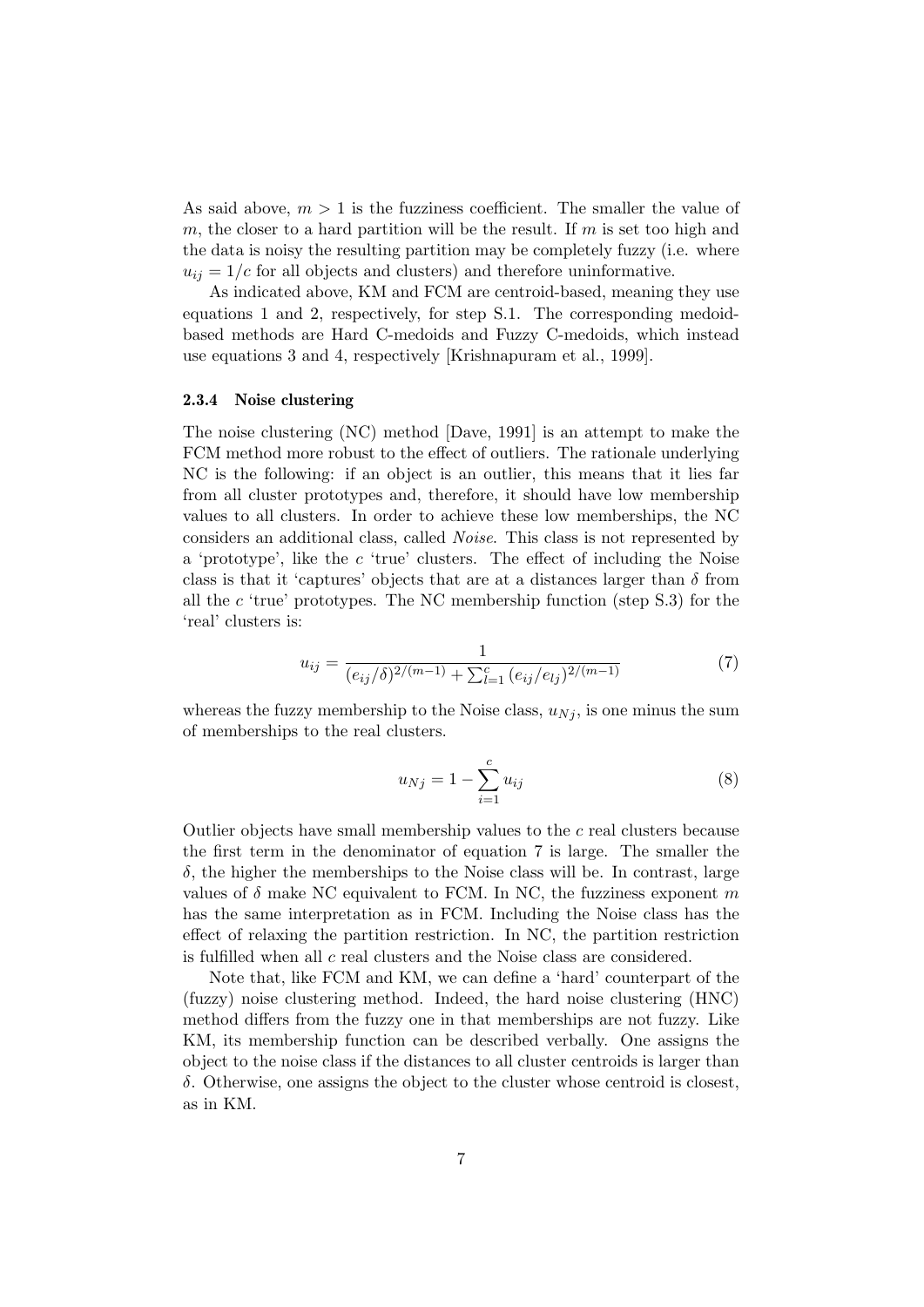The noise clustering method was originally defined with centroids as prototypes. However, either hard or fuzzy noise clustering can be applied to medoids instead of centroids. Although we have found no references exploring this approach, the corresponding algorithms could be named 'hard noise clustering with medoids' (HNCdd) and '(fuzzy) noise clustering with medoids' (NCdd).

#### 2.3.5 Possibilistic clustering

Possibilistic C-means [Krishnapuram and Keller, 1993, 1996] is another modification of FCM seeking increased cluster robustness. The partition restriction is eliminated in PCM, which produces  $c$  independent fuzzy clusters, each corresponding to a dense region of points. Whereas the FCM and NC membership functions compare the distance from the object to the cluster of interest,  $e_{ij}$ , with the distances to the remaining prototypes (and to the noise class in the case of NC), in PCM the membership value for a given object to a cluster does not depend on the distances to the remaining cluster prototypes. Instead, the distance to the cluster of interest is compared to a reference distance  $(\eta_i)$ :

$$
u_{ij} = \frac{1}{1 + (e_{ij}^2/\eta_i)^{1/(m-1)}}\tag{9}
$$

The reference distance is a parameter that must be provided for each cluster. All objects whose distance to the cluster center is smaller than  $\eta_i$  will obtain a membership value higher than 0.5.

The fact that the membership to a given cluster does not depend on the distances to the remaining cluster prototypes entails that cluster repulsion is eliminated in PCM, with the consequence that samples can have high membership to different clusters. Good estimation of  $\eta_i$  is crucial for the success of the PCM method [De Cáceres et al., 2006]. Inadequate initialization of  $\eta_i$  can lead to a loss of cluster structures, even with the correct partition as initial starting configuration. A single PCM run can be regarded as c independent runs of NC, each looking for a single cluster and where  $\delta_i^2 = \eta_i$ [Dave and Krishnapuram, 1997]. In vegetation data plant communities with intermediate characteristics are frequent. This fact makes the PCM method impractical for classification of vegetation, because without cluster repulsion PCM clusters are frequently highly mobile and converge to the same cluster, leaving large parts of the data unassigned [De Cáceres et al., 2010].

#### 2.4 Dissimilarity-based duals

All the clustering methods presented above can be executed on a resemblance space described using either  $X$  or  $D$ . The latter case avoids explicitly dealing with coordinates when creating groups.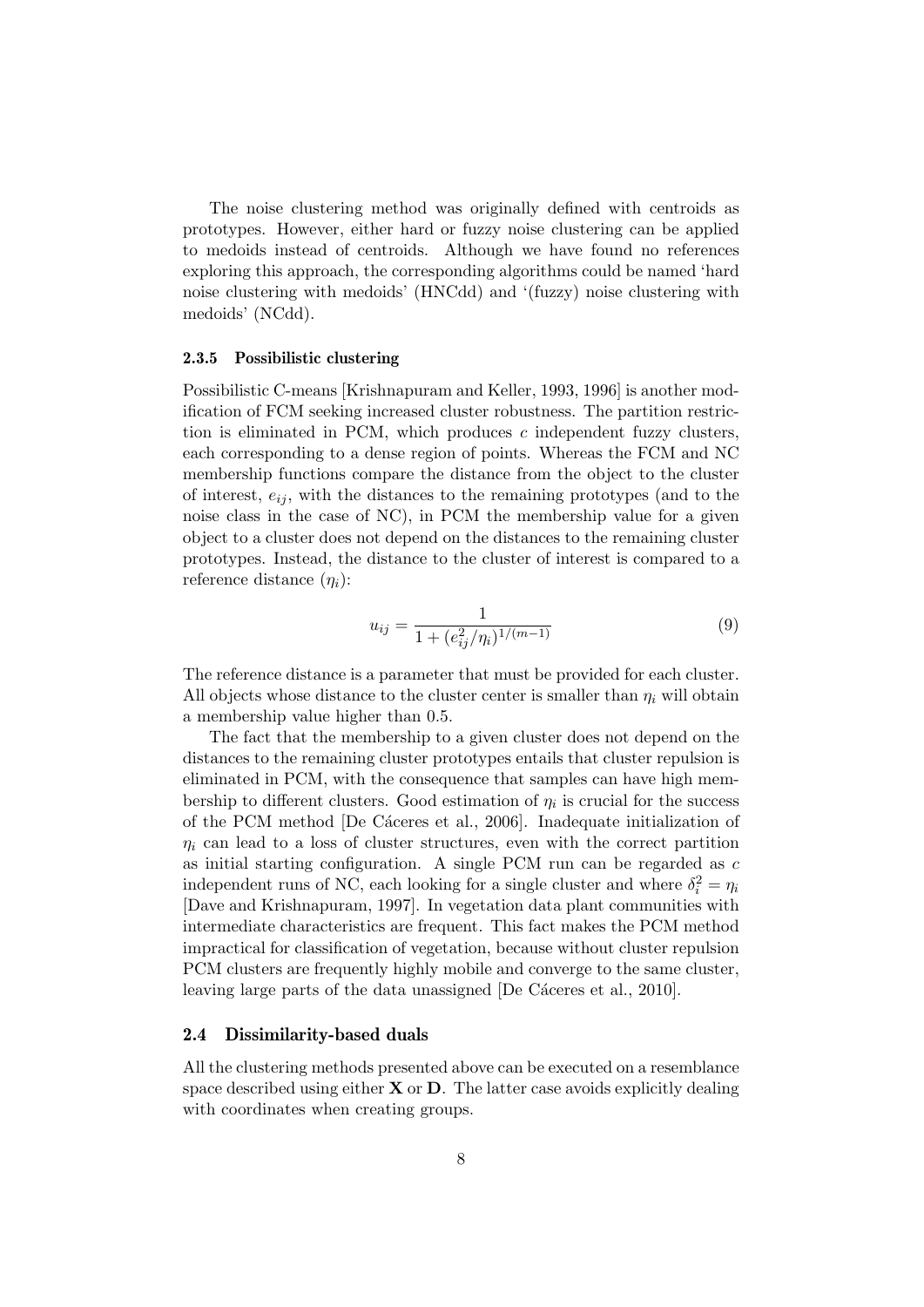#### 2.4.1 Medoid-based clustering and dissimilarity matrices

Because medoids are selected among the objects to be classified it is obvious that the distance to the cluster prototypes,  $e_{ij}$ , can be drawn from a symmetric matrix of pairwise distances between objects calculated before the alternate optimization algorithm is initiated. In other words, one can conduct medoid-based clustering on a site-by-site distance matrix instead of using a site-by-species rectangular matrix. Moreover, one can straightforwardly skip the use of Euclidean distance and use a dissimilarity measure more appropriate for ecological data.

### 2.4.2 Centroid-based clustering and dissimilarity matrices

When dealing with centroids, it may seem unavoidable to calculate centroid coordinates (step S.1) before calculating the (squared) Euclidean distances to cluster centers  $e_{ij}$  (step S.2):

$$
e_{ij}^2 = \|\mathbf{c}_i - \mathbf{x}_j\|^2 \tag{10}
$$

However, there is a mathematical trick that avoids the need to calculate the coordinates  $c_i$  explictly. Let **D** be the matrix of Euclidean distances between pairs of objects. We can obtain  $e_{ij}^2$  as follows:

$$
e_{ij}^2 = \frac{1}{n_i} \sum_{l=1}^{n_i} d_{lj}^2 - \frac{1}{2n_i^2} \sum_{k=1}^{n_i} \sum_{l=1}^{n_i} d_{lk}^2
$$
 (11)

The left part of this equation is a sum of squared distances from the target object to all the other objects in the cluster. The right part of the equation is an average of squared distances between objects in the cluster. Equation 11 can be generalized to the case of a fuzzy cluster:

$$
e_{ij}^2 = \frac{1}{\sum_{k=1}^n u_{ik}^m} \sum_{l=1}^{n_i} d_{lj}^2 - \frac{1}{2\left(\sum_{k=1}^n u_{ik}^m\right)^2} \sum_{k=1}^n \sum_{l=1}^n u_{ik}^m u_{il}^m d_{lk}^2 \tag{12}
$$

Equations 11 and 12 allow the Euclidean distance to a centroid to be determined without calculating its coordinates. Therefore, they allow steps S.1 and S.2 to be combined into a single step. In other words, distance-based duals exist for centroid-based clustering methods when the resemblance space comprises Euclidean distances [Hathaway et al., 1989, 1996].

If we transform the original data in order to emulate a distance (like the chord), then the duality holds, although centroids are defined in the transformed space. What happens if the values in D were not calculated using the Euclidean distance? Equations 11 and 12 are also valid for other dissimilarity measures, although there are important details to be remembered. These equations assume that the resemblance space is Euclidean (i.e. does not produce negative eigenvalues in principal coordinates analysis) and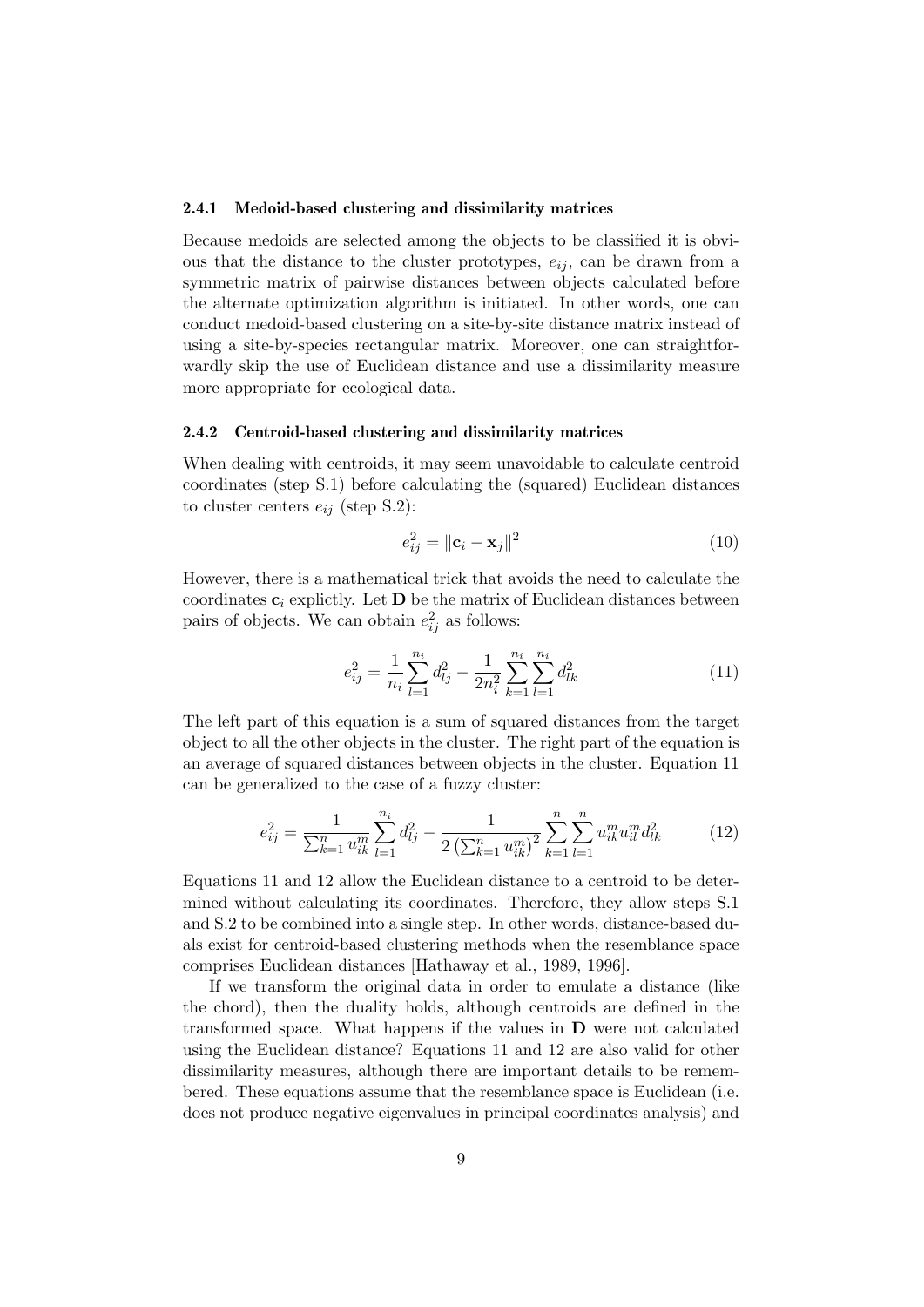that centroids are appropriate prototypes for clusters. If the dissimilarities do not have the Euclidean property some oddities may arise [Hathaway and Bezdek, 1994]. For example, it is possible to obtain negative  $e_{ij}^2$  values, specially for groups of small size. In practice, however, when these negative distances occur they can be reset to zero [De Cáceres et al., 2006].

# 3 Managing vegetation classifications

### 3.1 Creating classifications: vegclust and vegclustdist

Functions vegclust and vegclustdist allow vegetation types to be defined from a set of unlabelled vegetation observations (i.e. relevés or plot records) using any of the clustering models explained in the previous section. vegclust requires a rectangular site-by-species matrix, whereas vegclustdist requires a symmetric site-by-site dissimilarity matrix.

#### 3.1.1 The K-means model

The following piece of code produces a classification of our example data set into three groups using the K-means clustering model:

 $>$  wetland.km = vegclust( $x =$  wetlandchord, mobileCenters=3, method="KM", nstart=20)

The result is an object of class 'vegclust', in fact a list with several components (method, parameters, prototypes, objective function, etc.):

```
> names(wetland.km)
```

| $\lceil 1 \rceil$ "mode"           | "method" | $\mathsf{H}_{\mathsf{m}}\mathsf{H}$ |
|------------------------------------|----------|-------------------------------------|
| [4] "dnoise"                       | "eta"    | "memb"                              |
| [7] "mobileCenters" "fixedCenters" |          | "dist2clusters"                     |
| [10] "withinss"                    | "size"   | "functional"                        |
| $[13]$ "iter"                      |          |                                     |

One of the most important components is the membership matrix U, which we show transposed here:

```
> t(wetland.km$memb)
```
5 8 13 4 17 3 9 21 16 14 2 15 1 7 10 40 23 25 22 20 6 18 12 39 M1 0 0 0 0 0 0 0 0 0 0 0 0 0 0 0 1 1 1 1 1 1 1 1 1 M2 0 0 0 0 0 0 0 0 0 0 0 0 0 0 0 0 0 0 0 0 0 0 0 0 M3 1 1 1 1 1 1 1 1 1 1 1 1 1 1 1 0 0 0 0 0 0 0 0 0 19 11 30 34 28 31 26 29 33 24 36 37 41 27 32 35 38 M1 1 1 0 0 0 0 1 1 1 0 0 0 0 0 0 0 0 M2 0 0 1 1 1 1 0 0 0 1 1 1 1 1 1 0 0 M3 0 0 0 0 0 0 0 0 0 0 0 0 0 0 0 1 1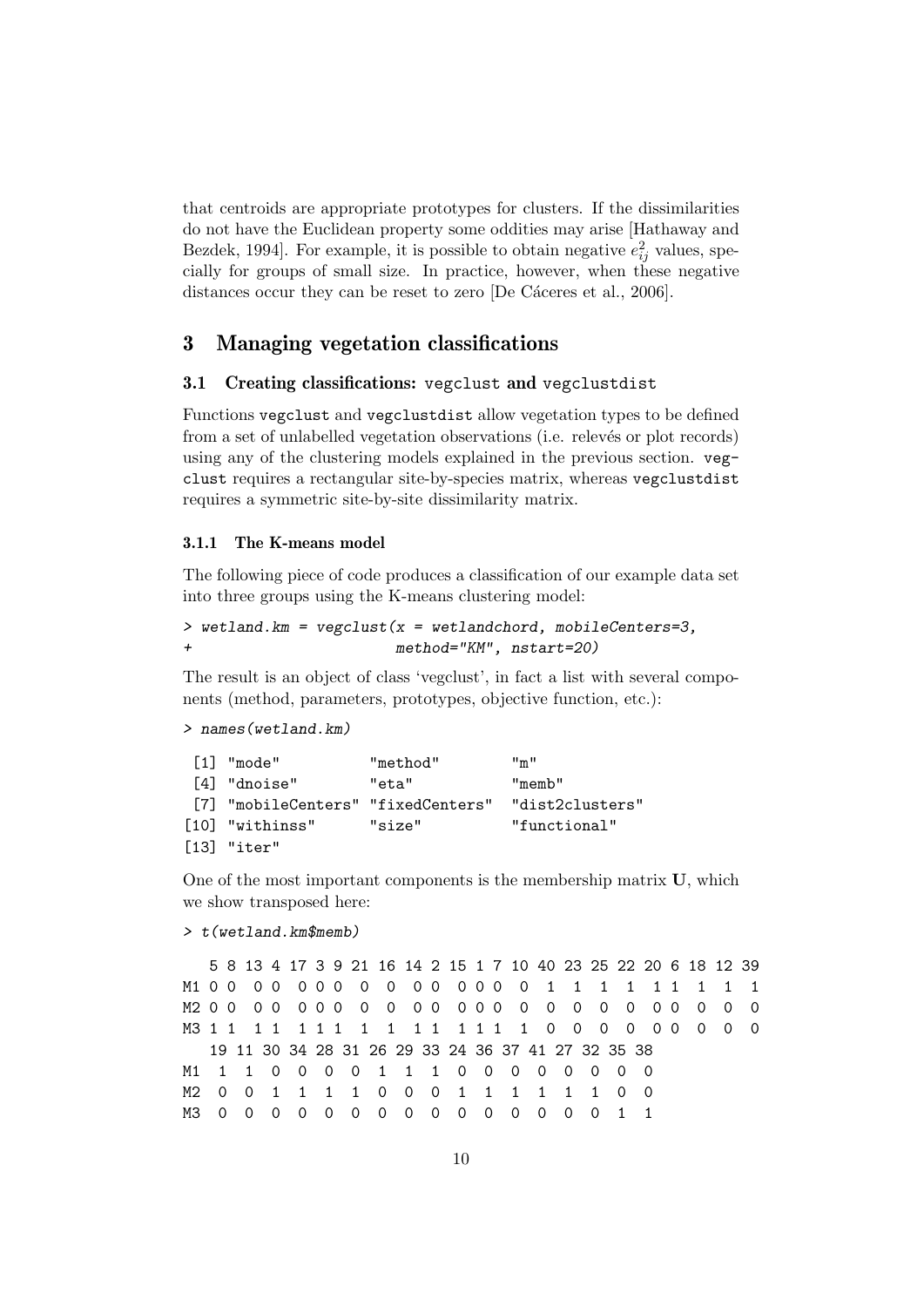Another important component is the matrix containing the coordinates of cluster centroids (i.e. vectors  $\mathbf{c}_i$  for each cluster):

> round(wetland.km\$mobileCenters, dig=3)

Abefic Merhed Alyvag Pancam Abemos Melcor Ludoct Eupvac Echpas M1 0.000 0.000 0.047 0.076 0.016 0.153 0.000 0.050 0.066 M2 0.018 0.068 0.000 0.356 0.015 0.275 0.019 0.205 0.102 M3 0.000 0.000 0.000 0.027 0.000 0.062 0.000 0.039 0.048 Passcr Poa2 Carhal Dendio Casobt Aesind Cyprot Ipocop Cynarc M1 0.000 0.01 0.069 0.000 0.000 0.075 0.081 0.013 0.013 M2 0.026 0.00 0.000 0.000 0.000 0.019 0.176 0.040 0.432 M3 0.000 0.00 0.037 0.016 0.016 0.000 0.000 0.000 0.000 Walind Sessp. Phynod Echell Helind Ipoaqu Orysp. Elesp. Psespi M1 0.064 0.104 0.715 0.119 0.172 0.048 0.172 0.138 0.027 M2 0.078 0.157 0.064 0.112 0.019 0.037 0.040 0.000 0.000 M3 0.068 0.144 0.000 0.049 0.125 0.055 0.649 0.154 0.192 Ludads Polatt Poa1 Helcri Physp. Goopur M1 0.000 0.000 0.013 0.013 0.000 0.000 M2 0.000 0.000 0.000 0.000 0.000 0.000 M3 0.204 0.097 0.000 0.000 0.012 0.012

The same classification exercise can be conducted from the matrix of chord distances between objects if we use function vegclustdist instead of vegclust:

> wetland.kmdist = vegclustdist( $x =$  dchord, mobileMemb=3,  $method="KM"$ ,  $nstart = 20$ > names(wetland.kmdist)

| $\lceil 1 \rceil$ "mode"           | "method" | $\mathsf{H}_{\mathsf{m}}\mathsf{H}$ |
|------------------------------------|----------|-------------------------------------|
| [4] "dnoise"                       | "eta"    | "memb"                              |
| [7] "mobileCenters" "fixedCenters" |          | "dist2clusters"                     |
| [10] "withinss"                    | "size"   | "functional"                        |

Note the different way to specify the number of clusters. In the case of vegclustdist we do not obtain cluster centroids, because they cannot be calculated explicitly:

> wetland.kmdist\$mobileCenters

NULL

But we do obtain cluster memberships:

```
> t(wetland.kmdist$memb)
```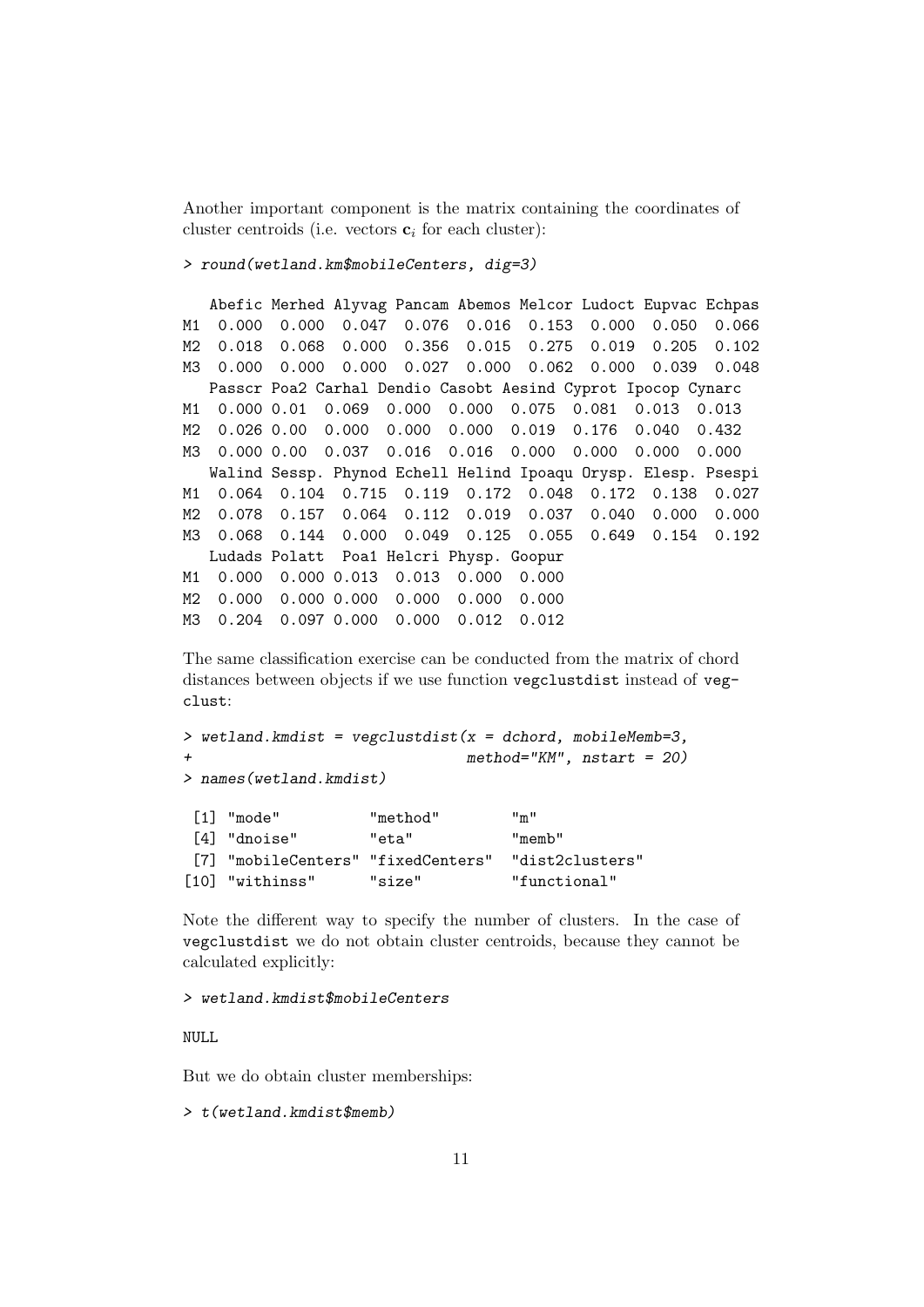5 8 13 4 17 3 9 21 16 14 2 15 1 7 10 40 23 25 22 20 6 18 12 39 M1 0 0 0 0 0 0 0 0 0 0 0 0 0 0 0 1 1 1 1 1 1 1 1 1 M2 1 1 1 1 1 1 1 1 1 1 1 1 1 1 1 0 0 0 0 0 0 0 0 0 M3 0 0 0 0 0 0 0 0 0 0 0 0 0 0 0 0 0 0 0 0 0 0 0 0 19 11 30 34 28 31 26 29 33 24 36 37 41 27 32 35 38 M1 1 1 0 0 0 0 1 1 1 0 0 0 0 0 0 0 0 M2 0 0 0 0 0 0 0 0 0 0 0 0 0 0 0 1 1 M3 0 0 1 1 1 1 0 0 0 1 1 1 1 1 1 0 0

Because we used the same resemblance space (although in different form) in our examples, both vegclust and vegclustdist should give the same result provided the algorithm has not become stuck in a relative optimum of the objective function. Although both R functions return objects of class 'vegclust', we can identify whether calculations were done from dissimilarities or from rectangular matrices by inspecting the 'mode' element of the list:

> wetland.km\$mode

[1] "raw"

> wetland.kmdist\$mode

[1] "dist"

In the following subsections we run vegclust using other clustering models, but the same examples could be made using vegclustdist.

### 3.1.2 The Fuzzy C-means model

Let us inspect the distance of each object to each cluster centroid:

> round(t(wetland.km\$dist2clusters), dig=2)

5 8 13 4 17 3 9 21 16 14 2 15 M1 1.05 1.10 1.09 1.14 1.11 1.22 1.23 1.09 1.09 1.10 1.12 1.19 M2 1.12 1.12 1.14 1.17 1.07 1.22 1.22 1.20 1.17 1.16 1.17 1.21 M3 0.54 0.68 0.44 0.45 0.64 0.76 0.95 0.50 0.64 0.46 0.38 0.57 1 7 10 40 23 25 22 20 6 18 12 39 M1 1.12 1.15 1.19 0.40 0.60 0.51 0.67 0.56 0.47 0.45 0.40 0.52 M2 1.21 1.18 1.23 1.09 1.07 1.12 1.03 1.15 1.06 1.12 1.12 1.06 M3 0.47 0.72 0.87 1.11 0.92 0.86 0.73 1.11 1.15 1.19 1.16 1.12 19 11 30 34 28 31 26 29 33 24 36 37 M1 0.44 0.64 1.16 1.20 1.15 1.19 0.81 0.78 0.49 1.04 0.90 1.15 M2 1.07 1.07 0.86 0.66 0.77 0.69 1.00 0.92 1.00 0.55 0.62 0.55 M3 0.97 1.13 1.20 1.22 1.19 1.20 1.22 1.17 1.22 1.20 1.18 1.17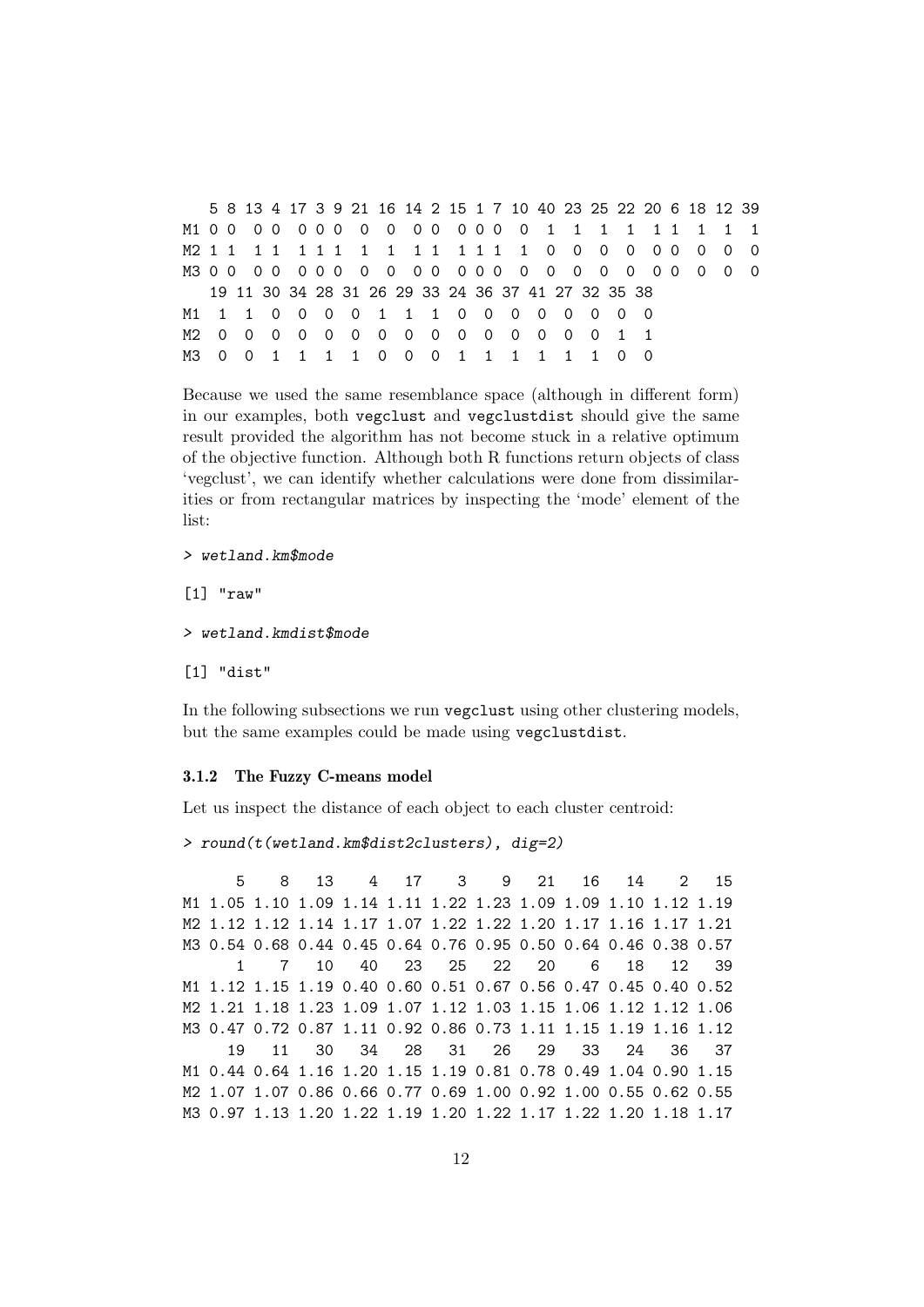|  | 41 27 32 35 38              |  |
|--|-----------------------------|--|
|  | M1 1.14 1.19 1.13 1.03 1.10 |  |
|  | M2 0.56 0.78 0.73 0.95 0.99 |  |
|  | M3 0.99 1.22 1.17 0.80 0.68 |  |

For many objects the distance to the cluster where they have been assigned is much smaller than the distance to other clusters. However, for some objects (such as '22', '29' or '35') the distance to the closest cluster center does not differ much from the distance to second closest one. Are those latter objects well assigned? Should these objects have intermediate degrees of membership instead of picking one cluster arbitrarily? The Fuzzy C-means cluster model allows fuzzy memberships to be obtained as an alternative to crisp memberships:

```
> wetland.fcm = vegclust(x = wetlandchord, mobileCenters=3,
                         method="FCM", m=1.2, nstart=20)> round(t(wetland.fcm$memb), dig=3)
```
5 8 13 4 17 3 9 21 16 14 2 15 1 7 M1 0.001 0.007 0 0 0.004 0.009 0.070 0 0.004 0 0 0.001 0 0.011 M2 0.998 0.985 1 1 0.990 0.981 0.844 1 0.993 1 1 0.999 1 0.981 M3 0.001 0.007 0 0 0.007 0.011 0.086 0 0.003 0 0 0.001 0 0.009 10 40 23 25 22 20 6 18 12 39 19 11 30 M1 0.044 1 0.980 0.992 0.582 0.998 1 1 1 0.999 1 0.992 0.040 M2 0.920 0 0.016 0.007 0.404 0.001 0 0 0 0.000 0 0.003 0.031 M3 0.036 0 0.004 0.001 0.014 0.001 0 0 0 0.001 0 0.005 0.928 34 28 31 26 29 33 24 36 37 41 M1 0.002 0.016 0.003 0.841 0.742 0.999 0.002 0.020 0.001 0.001 M2 0.002 0.013 0.003 0.017 0.017 0.000 0.000 0.001 0.001 0.004 M3 0.996 0.971 0.993 0.141 0.241 0.001 0.998 0.978 0.999 0.995 27 32 35 38 M1 0.015 0.011 0.057 0.006 M2 0.012 0.008 0.783 0.970 M3 0.973 0.980 0.160 0.024

A comparison of these memberships with the distance to the clusters shown before will reveal that intermediate objects obtain fuzzier membership values than other objects.

Although FCM is theoretically a better model than KM for vegetation classification, vegetation scientists are normally interested in crisp assignments. The function defuzzify allows fuzzy membership matrix to be converted into a crisp one:

```
> groups = defuzzify(wetland.fcm)$cluster
> groups
```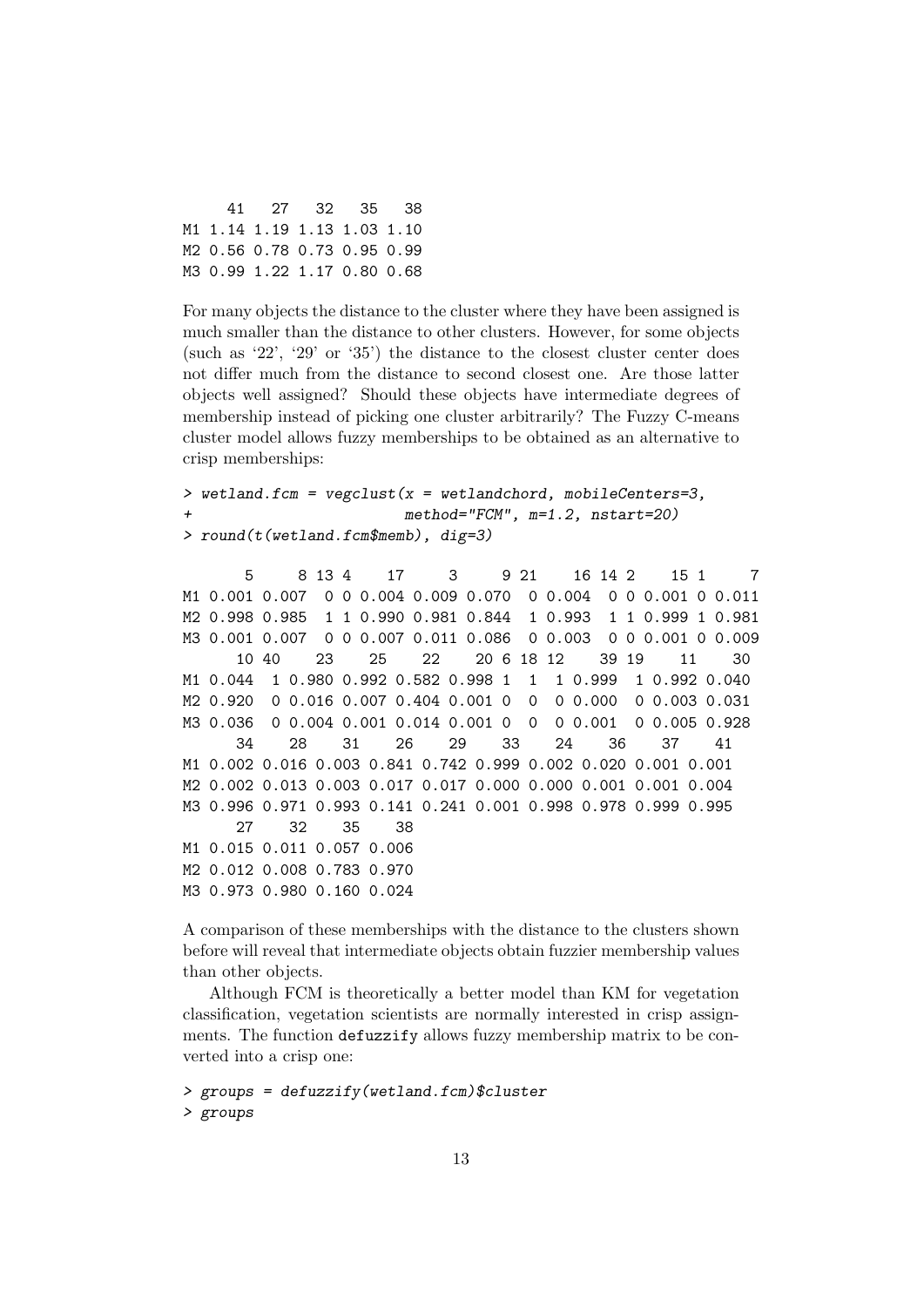```
5 8 13 4 17 3 9 21 16 14 2 15 1
"M2" "M2" "M2" "M2" "M2" "M2" "M2" "M2" "M2" "M2" "M2" "M2" "M2"
  7 10 40 23 25 22 20 6 18 12 39 19 11
"M2" "M2" "M1" "M1" "M1" "M1" "M1" "M1" "M1" "M1" "M1" "M1" "M1"
 30 34 28 31 26 29 33 24 36 37 41 27 32
"M3" "M3" "M3" "M3" "M1" "M1" "M1" "M3" "M3" "M3" "M3" "M3" "M3"
 35 38
"M2" "M2"
> table(groups)
groups
M1 M2 M3
14 17 10
```
Another way of defuzzifying the membership matrix is by setting a threshold of minimum fuzzy membership:

```
> groups = defuzzify(wetland.fcm, method = "cut", alpha = 0.8)$cluster
> groups
  5 8 13 4 17 3 9 21 16 14 2 15 1
"M2" "M2" "M2" "M2" "M2" "M2" "M2" "M2" "M2" "M2" "M2" "M2" "M2"
  7 10 40 23 25 22 20 6 18 12 39 19 11
"M2" "M2" "M1" "M1" "M1" NA "M1" "M1" "M1" "M1" "M1" "M1" "M1"
 30 34 28 31 26 29 33 24 36 37 41 27 32
"M3" "M3" "M3" "M3" "M1" NA "M1" "M3" "M3" "M3" "M3" "M3" "M3"
 35 38
 NA "M2"
> table(groups, useNA = "always")
groups
 M1 M2 M3 <NA>
 12 16 10 3
```
With this second defuzzification approach intermediate objects remain unclassified (indicated as NA's). It is important to recognise that FCM fuzzy membership values depend on the fuzziness exponent  $m$ . In fact, if we run FCM with a very large  $m$  value we will obtain uninformative results:

```
> wetland.fcm2 = vegclust(x = wetlandchord, mobileCenters=3,+ method="FCM", m=10, nstart=20)
> round(t(wetland.fcm2$memb), dig=3)
```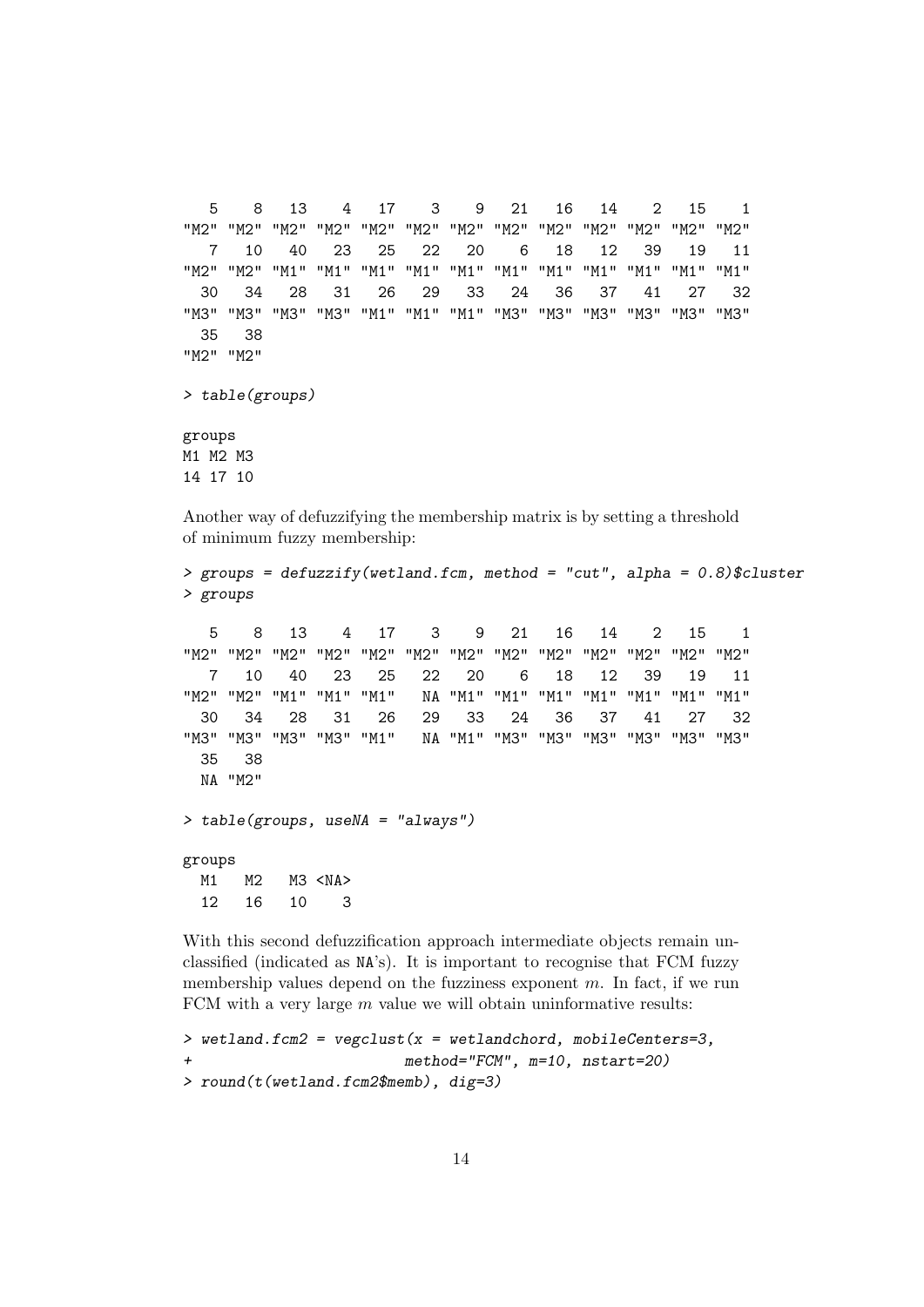5 8 13 4 17 3 9 21 16 14 M1 0.334 0.334 0.334 0.334 0.334 0.334 0.333 0.334 0.334 0.334 M2 0.333 0.333 0.333 0.333 0.333 0.333 0.333 0.333 0.333 0.333 M3 0.333 0.333 0.333 0.333 0.333 0.333 0.333 0.333 0.333 0.333 2 15 1 7 10 40 23 25 22 20 M1 0.334 0.334 0.334 0.334 0.333 0.333 0.333 0.333 0.333 0.333 M2 0.333 0.333 0.333 0.333 0.333 0.334 0.334 0.334 0.333 0.334 M3 0.333 0.333 0.333 0.333 0.333 0.333 0.333 0.333 0.333 0.333 6 18 12 39 19 11 30 34 28 31 M1 0.333 0.333 0.333 0.333 0.333 0.333 0.333 0.333 0.333 0.333 M2 0.334 0.334 0.334 0.334 0.334 0.334 0.333 0.333 0.333 0.333 M3 0.333 0.333 0.333 0.333 0.333 0.333 0.333 0.333 0.333 0.333 26 29 33 24 36 37 41 27 32 35 M1 0.333 0.333 0.333 0.333 0.333 0.333 0.334 0.333 0.333 0.334 M2 0.334 0.334 0.334 0.333 0.334 0.333 0.333 0.333 0.333 0.333 M3 0.333 0.333 0.333 0.333 0.333 0.333 0.333 0.333 0.333 0.333 38 M1 0.334 M2 0.333 M3 0.333

These uninformative results become obvious after defuzzification of the membership matrix:

```
> groups2 = defuzzify(wetland.fcm2, method = "cut", alpha = 0.8)$cluster
> table(groups2, useNA = "always")
```
groups2  $<$ NA $>$ 41

#### 3.1.3 The Noise clustering model

In the previous two models, all objects were assigned, either completely to one cluster or with their membership divided among clusters (in other words, we accepted the partition restriction). This may be appropriate in many instances, but it may cause problems if some of the plant communities sampled include rare species assemblages. These plant communities would more appropriately be classified as 'outliers' and should not influence the cluster prototypes. In the noise clustering (NC) model we allow outlier objects to be excluded from the classification:

```
> wetland.nc = vegclust(x = wetlandchord, mobileCenters=3,
+ method="NC", m=1.2, dnoise=0.8, nstart=20)
> round(t(wetland.nc$memb), dig=2)
```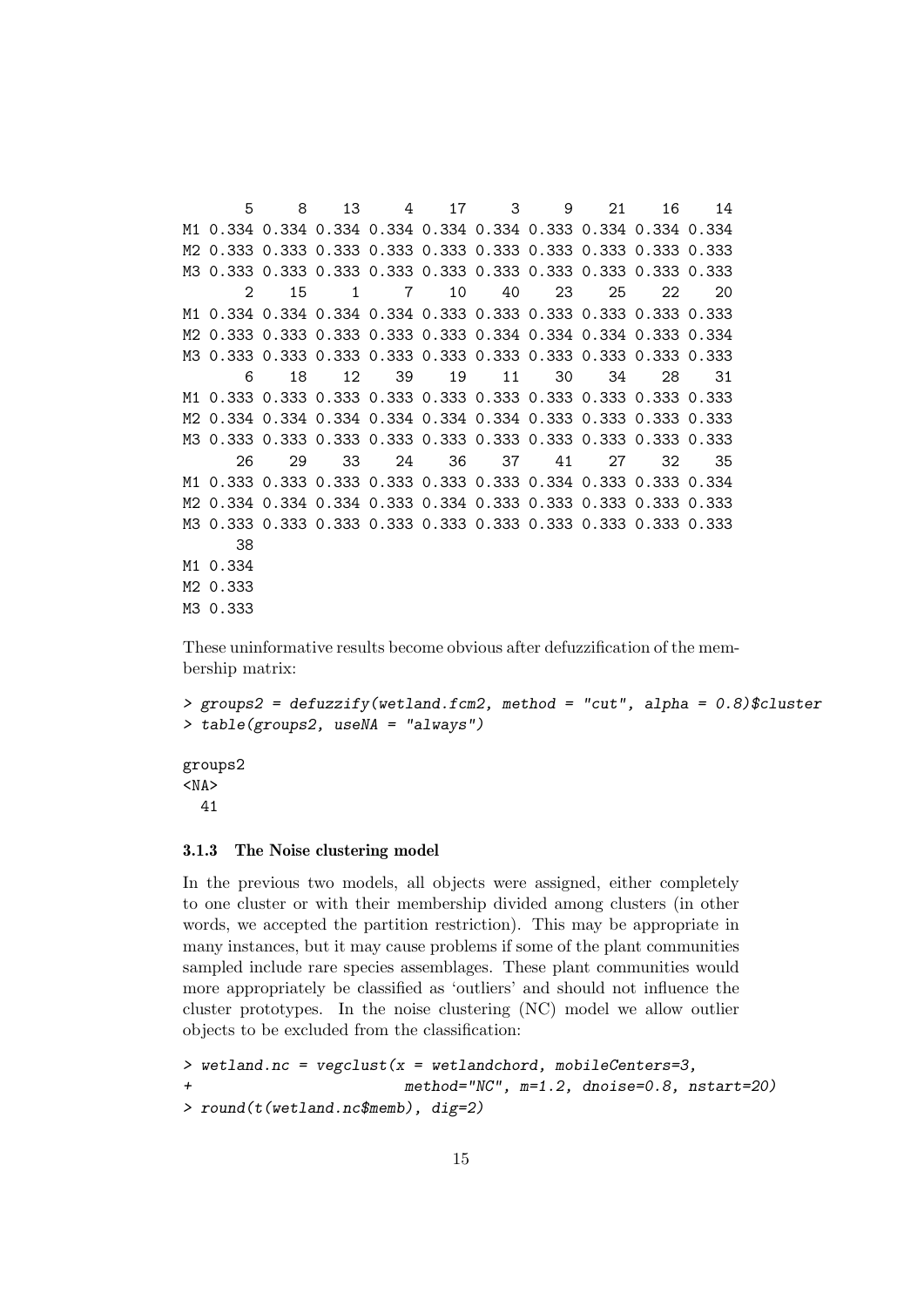5 8 13 4 17 3 9 21 16 14 2 15 1 7 10 M1 0.00 0.00 0 0 0.00 0.01 0.01 0 0.00 0.00 0 0.00 0 0.01 0.01 M2 0.99 0.85 1 1 0.93 0.41 0.08 1 0.86 0.99 1 0.93 1 0.49 0.12 M3 0.00 0.00 0 0 0.00 0.01 0.01 0 0.00 0.00 0 0.00 0 0.01 0.01 N 0.01 0.14 0 0 0.07 0.58 0.90 0 0.13 0.01 0 0.07 0 0.49 0.86 40 23 25 22 20 6 18 12 39 19 11 30 34 28 31 M1 0 0.00 0.00 0.00 0.00 0 0 0 0.00 0 0.00 0.07 0.98 0.08 0.98 M2 0 0.01 0.01 0.50 0.00 0 0 0 0.00 0 0.00 0.01 0.00 0.01 0.00 M3 1 0.93 0.98 0.39 0.98 1 1 1 0.99 1 0.93 0.01 0.00 0.02 0.00 N 0 0.06 0.01 0.11 0.02 0 0 0 0.01 0 0.06 0.90 0.02 0.89 0.02 26 29 33 24 36 37 41 27 32 35 38 M1 0.03 0.08 0.00 1 1 1 0.93 0.05 0.11 0.02 0.00 M2 0.01 0.01 0.00 0 0 0 0.01 0.01 0.01 0.48 0.90 M3 0.28 0.34 0.99 0 0 0 0.00 0.01 0.02 0.03 0.00 N 0.68 0.58 0.01 0 0 0 0.06 0.92 0.85 0.47 0.09

As with FCM, some objects have intermediate memberships. In addition, there are some objects with high membership to the Noise class, which indicates that they are distant from all 'true' cluster centers. These objects can be considered 'outliers' and remain unclassified:

```
> groups = defuzzify(wetland.nc)$cluster
> groups
```
5 8 13 4 17 3 9 21 16 14 2 15 1 "M2" "M2" "M2" "M2" "M2" "N" "N" "M2" "M2" "M2" "M2" "M2" "M2" 7 10 40 23 25 22 20 6 18 12 39 19 11 "N" "N" "M3" "M3" "M3" "M2" "M3" "M3" "M3" "M3" "M3" "M3" "M3" 30 34 28 31 26 29 33 24 36 37 41 27 32 "N" "M1" "N" "M1" "N" "N" "M3" "M1" "M1" "M1" "M1" "N" "N" 35 38 "M2" "M2"

```
> table(groups)
```
groups M1 M2 M3 N 6 14 11 10

Note that we can defuzzify the membership matrix using a threshold, as before, and identify both intermediates ('NA') and outliers (members of the noise class: 'N'):

> groups = defuzzify(wetland.nc, method="cut", alpha=0.8)\$cluster > groups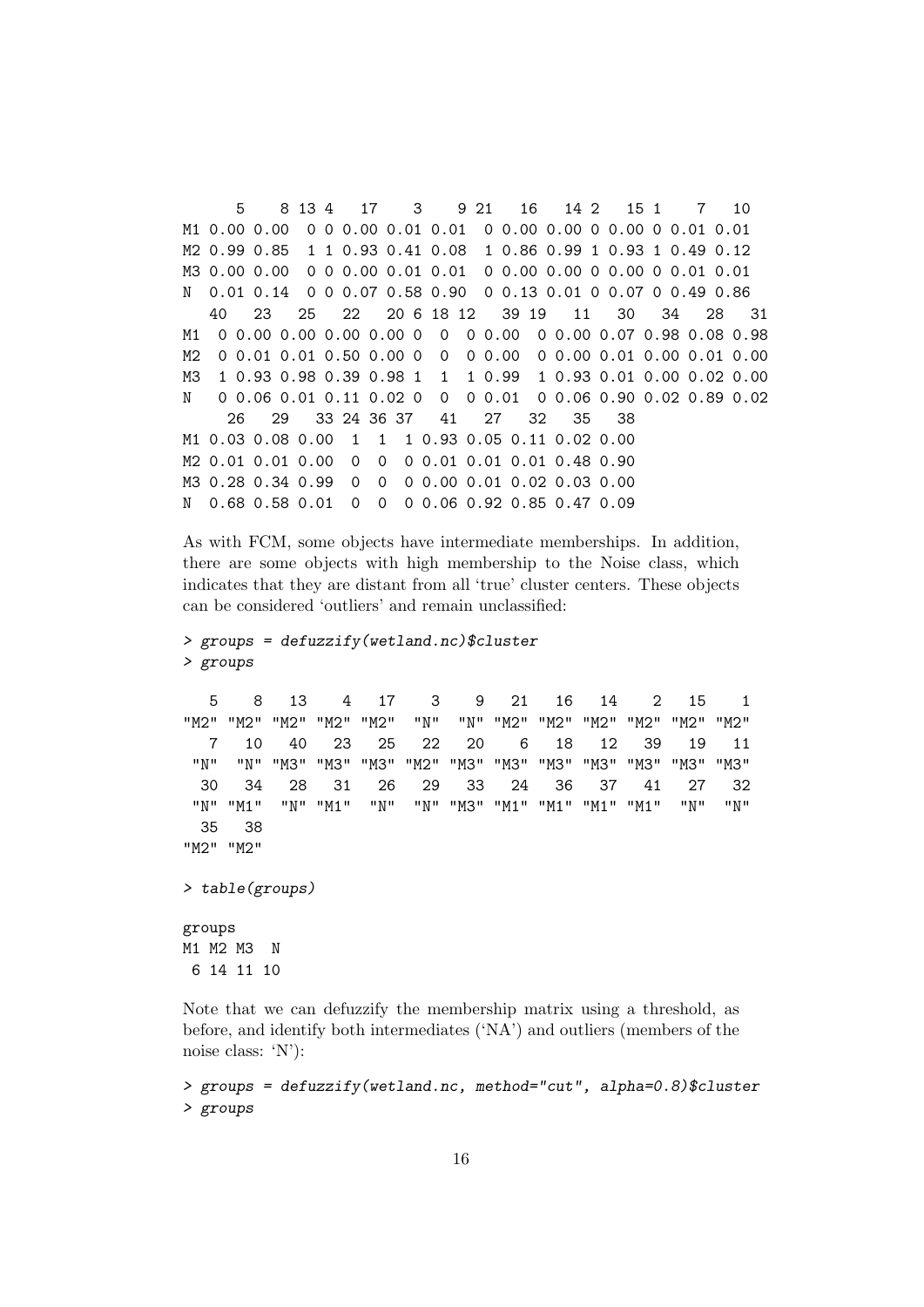```
5 8 13 4 17 3 9 21 16 14 2 15 1
"M2" "M2" "M2" "M2" "M2" NA "N" "M2" "M2" "M2" "M2" "M2" "M2"
  7 10 40 23 25 22 20 6 18 12 39 19 11
 NA "N" "M3" "M3" "M3" NA "M3" "M3" "M3" "M3" "M3" "M3" "M3"
 30 34 28 31 26 29 33 24 36 37 41 27 32
"N" "M1" "N" "M1" NA NA "M3" "M1" "M1" "M1" "M1" "N" "N"
 35 38
 NA "M2"
> table(groups, useNA = "always")
groups
 M1 M2 M3 N <NA>
  6 12 11 6 6
```
In vegetation classification, distinguishing between an intermediate or an outlier will not always be clearcut. Nevertheless, the distinction may be useful in practice because outlier objects may relate to vegetation patterns that exist in the study area but happen to be underrepresented in the sample. That is, outlier plant communities may be rare for the given vegetation data set only, in the sense that if new data were added they would belong to a vegetation type. Alternatively, they may represent rare species assemblages for the study area. Distinguishing between one case or the other cannot be done without collecting more data [Wiser and De Cáceres, 2012].

An advantage of the NC model over FCM or KM is that 'outliers' do not influence the cluster centers. As a result, the cluster centers are more separated from each other than in the previous models. Compare the following distance matrices between cluster centroids:

```
> dist(wetland.km$mobileCenters)
```

```
M1 M2
M2 0.8997438
M3 0.9248370 0.9567205
> dist(wetland.fcm$mobileCenters)
         M1 M2
M2 0.9280480
M3 0.8852132 0.9387502
> dist(wetland.nc$mobileCenters)
         M1 M2
M2 1.0666570
M3 1.0102987 0.9735385
```
However, this particular advantage can also be obtained (in partitive methods) if medoids are used as prototypes instead of centroids (see below).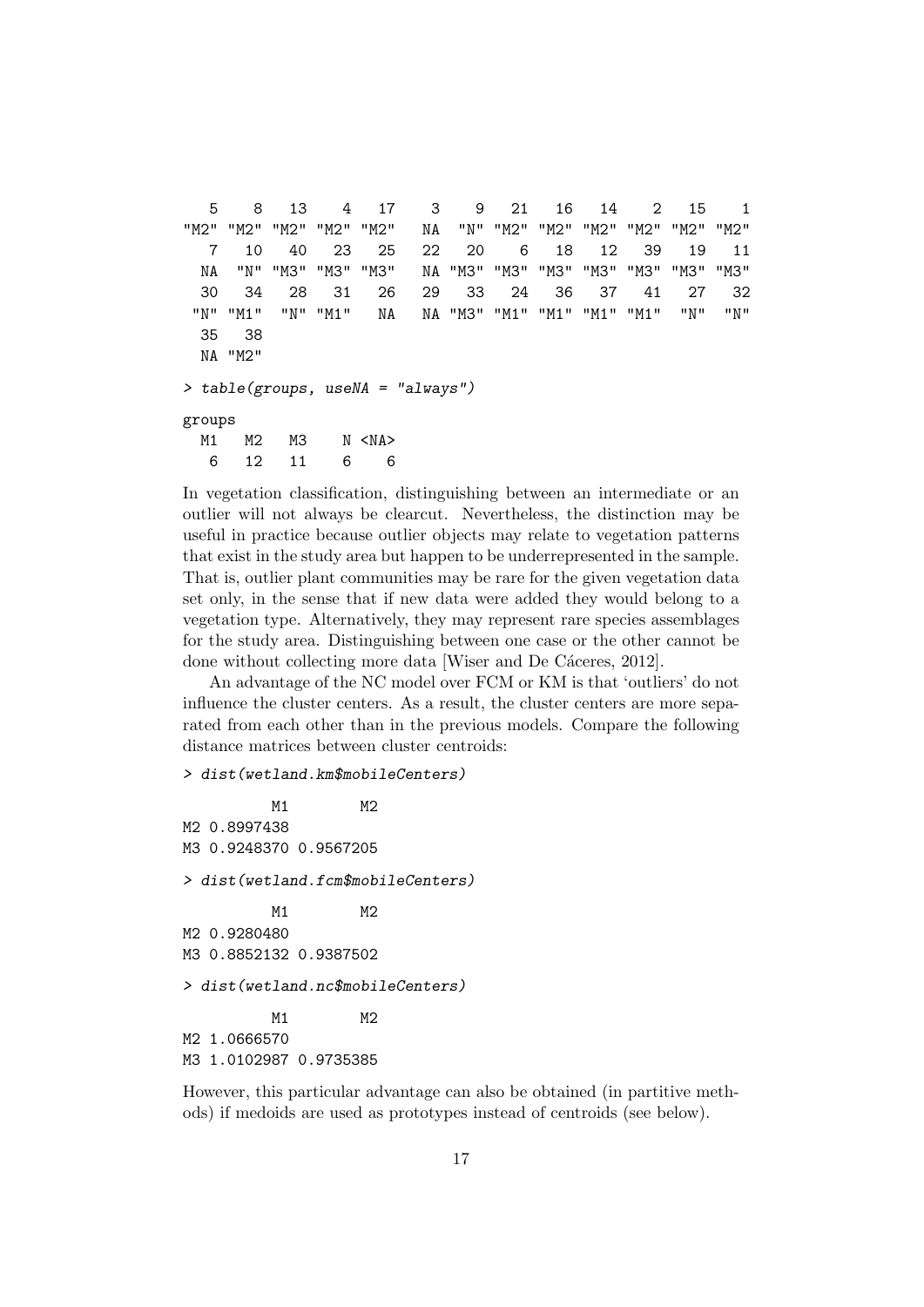#### 3.1.4 Medoid-based clustering

All the examples that we have shown so far could be repeated using medoids as cluster prototypes instead of centroids. For example, with the K-medoids (the K-means analogue) would be:

```
> wetland.kmdd = vegclust(x = wetlandchord, mobileCenters=3,
+ method="KMdd", nstart=20)
```
> t(wetland.kmdd\$memb)

5 8 13 4 17 3 9 21 16 14 2 15 1 7 10 40 23 25 22 20 6 18 12 39 M1 1 1 1 1 1 1 1 1 1 1 1 1 1 1 1 0 0 0 1 0 0 0 0 0 M2 0 0 0 0 0 0 0 0 0 0 0 0 0 0 0 1 1 1 0 1 1 1 1 1 M3 0 0 0 0 0 0 0 0 0 0 0 0 0 0 0 0 0 0 0 0 0 0 0 0 19 11 30 34 28 31 26 29 33 24 36 37 41 27 32 35 38 M1 0 0 0 0 0 0 0 0 0 0 0 0 0 0 0 1 1 M2 1 1 0 0 0 0 1 1 1 0 0 0 0 0 0 0 0 M3 0 0 1 1 1 1 0 0 0 1 1 1 1 1 1 0 0

When ran using a site-by-species matrix as input, vegclust returns the coordinates of medoids as the cluster centers:

```
> round(wetland.kmdd$mobileCenters, dig=3)
```

|    |          |          | Abefic Merhed Alyvag Pancam Abemos Melcor Ludoct Eupvac Echpas |          |          |                                         |                     |       |       |
|----|----------|----------|----------------------------------------------------------------|----------|----------|-----------------------------------------|---------------------|-------|-------|
| M1 | 0        | 0        | 0                                                              | 0.000    | 0        | 0.183                                   | 0                   | 0.000 | 0     |
| M2 | 0        | 0        | 0                                                              | 0.000    | 0        | 0.177                                   | 0                   | 0.000 | 0     |
| ΜЗ | 0        |          | 0                                                              | 0.258    | $\Omega$ | 0.258                                   | 0                   | 0.258 | 0     |
|    |          |          | Passcr Poa2 Carhal Dendio Casobt Aesind Cyprot Ipocop Cynarc   |          |          |                                         |                     |       |       |
| M1 | 0.000    | 0        | 0.000                                                          | $\Omega$ | 0        | 0                                       | 0                   | 0     | 0.000 |
| M2 | 0.000    | $\Omega$ | 0.177                                                          | $\Omega$ | 0        | 0                                       | 0                   | 0     | 0.000 |
| ΜЗ | 0.258    | 0        | 0.000                                                          | $\Omega$ | 0        | 0                                       | $\Omega$            | 0     | 0.775 |
|    |          |          | Walind Sessp. Phynod Echell Helind Ipoaqu Orysp. Elesp. Psespi |          |          |                                         |                     |       |       |
| M1 | 0        | 0.000    |                                                                |          |          | $0.000$ $0.000$ $0.000$ $0.000$ $0.913$ |                     | 0.183 | 0.183 |
| M2 | 0        | 0.000    | 0.884                                                          |          |          | 0.177   0.177   0.177                   | 0.000               | 0.177 | 0.177 |
| MЗ | $\Omega$ | 0.258    | 0.258                                                          | 0.000    | 0.000    |                                         | $0.000 \quad 0.000$ | 0.000 | 0.000 |
|    |          |          | Ludads Polatt Poa1 Helcri Physp. Goopur                        |          |          |                                         |                     |       |       |
| M1 | 0.183    | 0.183    | 0                                                              | 0        | $\Omega$ | 0                                       |                     |       |       |
| M2 | 0.000    | 0.000    | $\Omega$                                                       | 0        |          |                                         |                     |       |       |
| ΜЗ | 0.000    | 0.000    | $\Omega$                                                       | 0        | Ω        |                                         |                     |       |       |
|    |          |          |                                                                |          |          |                                         |                     |       |       |

However, when using site-by-site dissimilarity matrices as input for vegclustdist, the indices of objects are returned instead:

```
> wetland.kmdd = vegclustdist(x =dchord, mobileMemb=3,
+ method="KMdd", nstart=20)
> wetland.kmdd$mobileCenters
[1] 11 34 23
```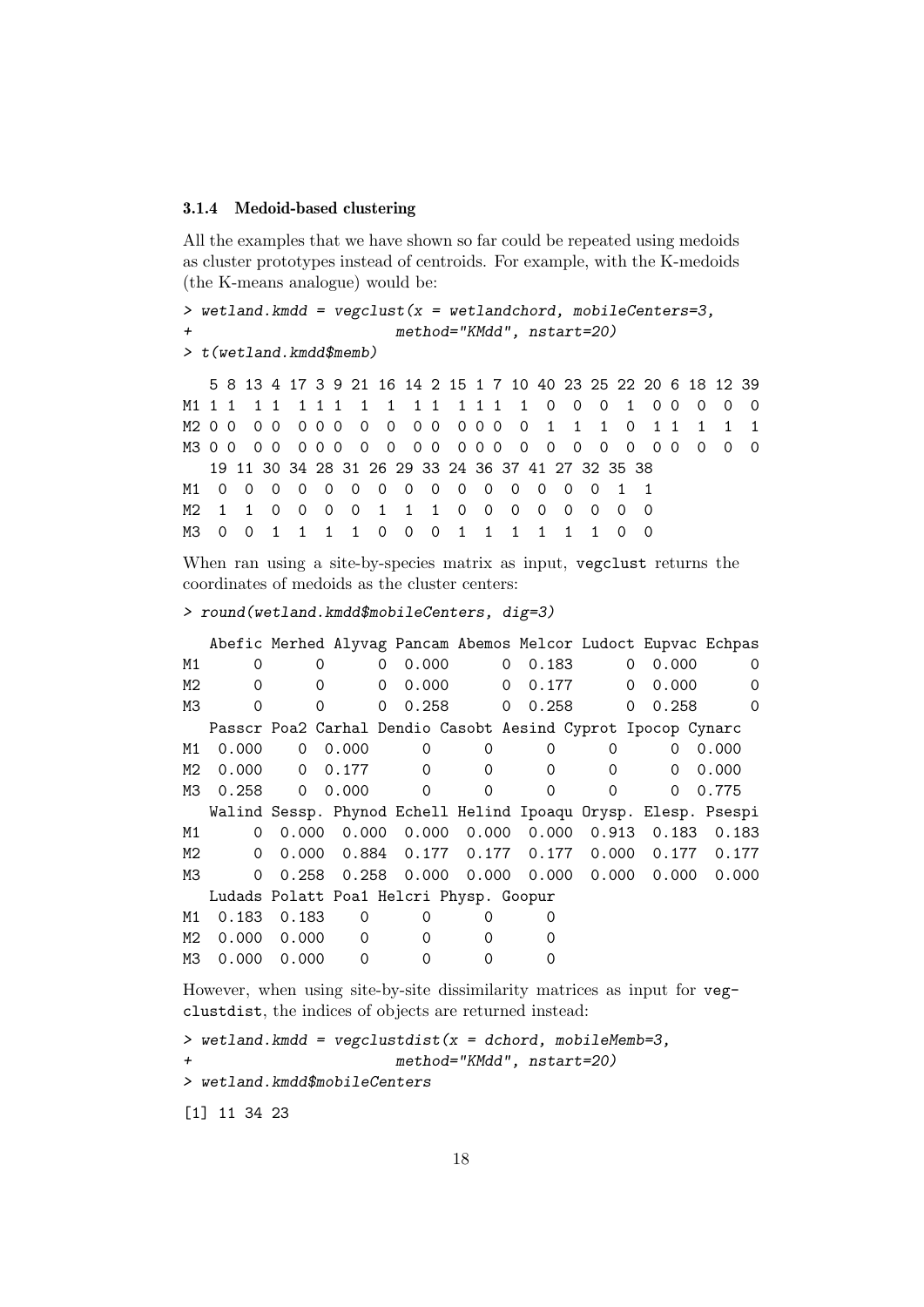# 3.2 Supervised classification: as.vegclust and vegclass

Vegetation types are meant to be used. For example, a new area may be surveyed and a map of vegetation types may be needed. Here we simulate the process of assigning new observations to a vegetation classification created a priori. In order to simulate this two-step process, we split our example data set into two matrices, one with the 31 objects whose group classification will be known a priori and the other with the 10 objects whose classification is to be studied:

```
> wetland.31 = wetlandchord[1:31,]
> wetland.31 = wetland.31[, colSumS(welland.31)>0]
> dim(wetland.31)
[1] 31 27
> wetland.10 = wetlandchord[-(1:31),]> wetland.10 = wetland.10[, colSums(wetland.10)>0]
> dim(wetland.10)
```

```
[1] 10 22
```
As initial classification, we simply take the two groups resulting from a Kmeans analysis (using function kmeans from the stats package) on the first data set:

```
> km = kmeans(wetland.31, 2)
> groups = km$cluster
> groups
5 8 13 4 17 3 9 21 16 14 2 15 1 7 10 40 23 25 22 20 6 18
1 1 1 1 1 1 1 1 1 1 1 1 1 1 1 2 2 2 2 2 2 2
12 39 19 11 30 34 28 31 26
2 2 2 2 2 2 2 2 2
```
The idea is to know whether the ten objects of the second data set may be assigned to the vegetation types defined using the first data set. Because our initial classification was not obtained using vegclust, we need to transform the input classification of 31 objects into an object of class 'vegclust'. This is done using function as.vegclust:

# > wetland.31.km = as.vegclust(wetland.31, groups)

Note that we did not specify the clustering model for our 'vegclust' object. By default, the clustering method is K-means (KM):

```
> wetland.31.km$method
```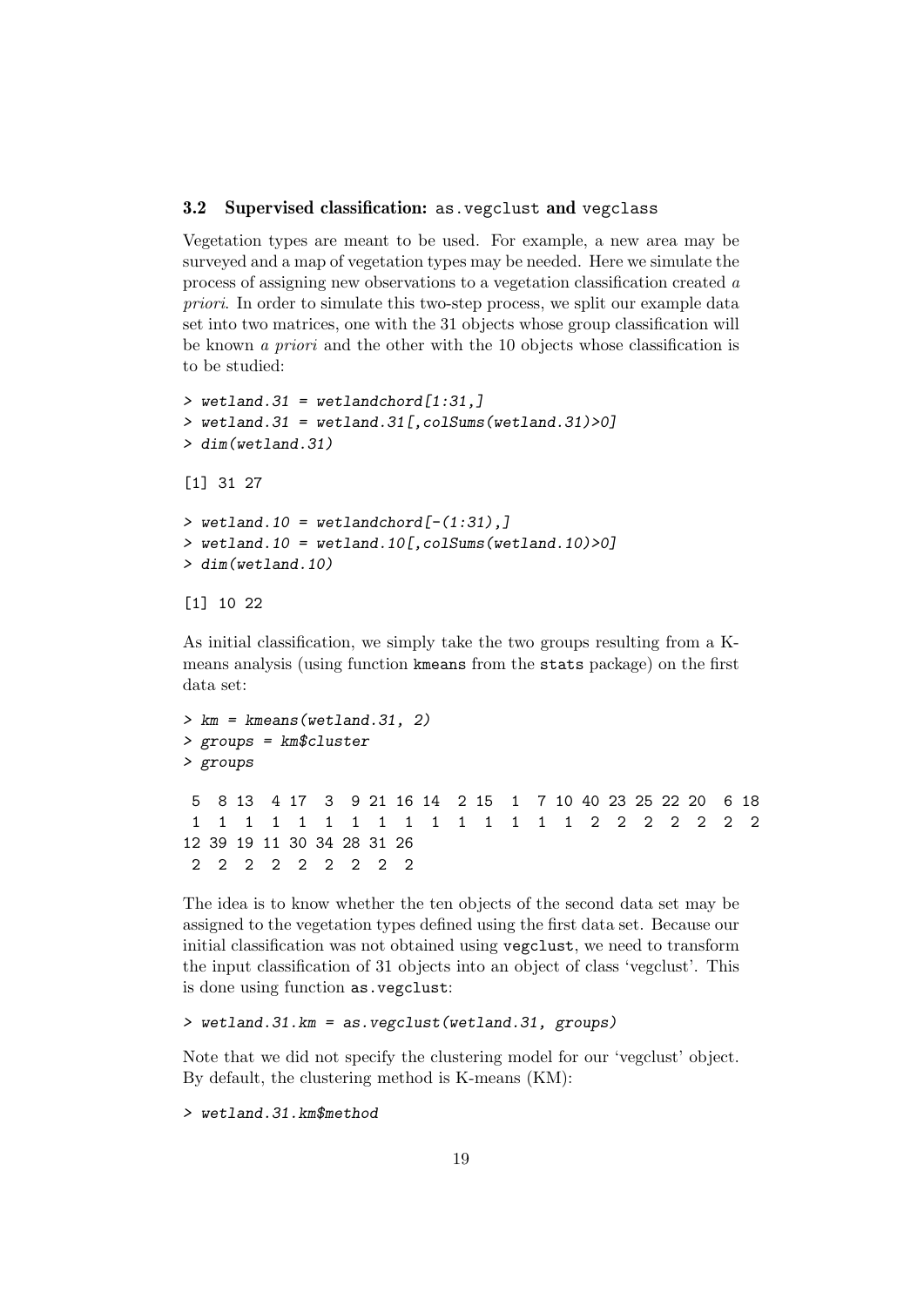#### [1] "KM"

In this case, this matches the way we obtained our initial classification. In general, however, we may have a classification obtained following an informal (or unknown) procedure, and we will choose the clustering model according to our preferences for assignments. Once we have our object 'vegclust' we can use function vegclass to assign the second set of observations according to the membership rule of the k-means cluster model:

```
> wetland.10.km = vegclass(wetland.31.km, wetland.10)
> defuzzify(wetland.10.km)$cluster
```
29 33 24 36 37 41 27 32 35 38 "2" "2" "2" "2" "2" "2" "2" "2" "1" "1"

The same procedure can be repeated using dissimilarity matrices. First, we call as.vegclust to create a vegclust object:

```
> wetland.31.km.d = as.vegclust(dist(wetland.31), groups)
```
After that, we need a matrix of distances between the set of observations to be assigned and the original set of 31 observations. This can be obtained from the original distance matrix including all pairs of observations:

 $>$  wetland.d.10.31 = as.data.frame(as.matrix(dchord)[32:41,1:31])

Once we have these two objects we can use function vegclass to assign the second set of observations according to the membership rule of the k-means cluster model:

```
> wetland.d.11.km = vegclass(wetland.31.km.d,wetland.d.10.31)
> defuzzify(wetland.d.11.km)$cluster
```
29 33 24 36 37 41 27 32 35 38 "2" "2" "2" "2" "2" "2" "2" "2" "1" "1"

Note that in both cases all the objects of the second set were assigned to the nearest cluster. What if we want to determine whether it is more appropriate for any of the objects to define a new vegetation type? In that is case, we may do better by using noise clustering. We can choose, for example, the hard noise clustering (HNC) model:

```
> wetland.31.nc = as.vegclust(wetland.31, groups, method="HNC",
+ dnoise = 0.8)
> wetland.10.nc = vegclass(wetland.31.nc, wetland.10)
> defuzzify(wetland.10.nc)$cluster
```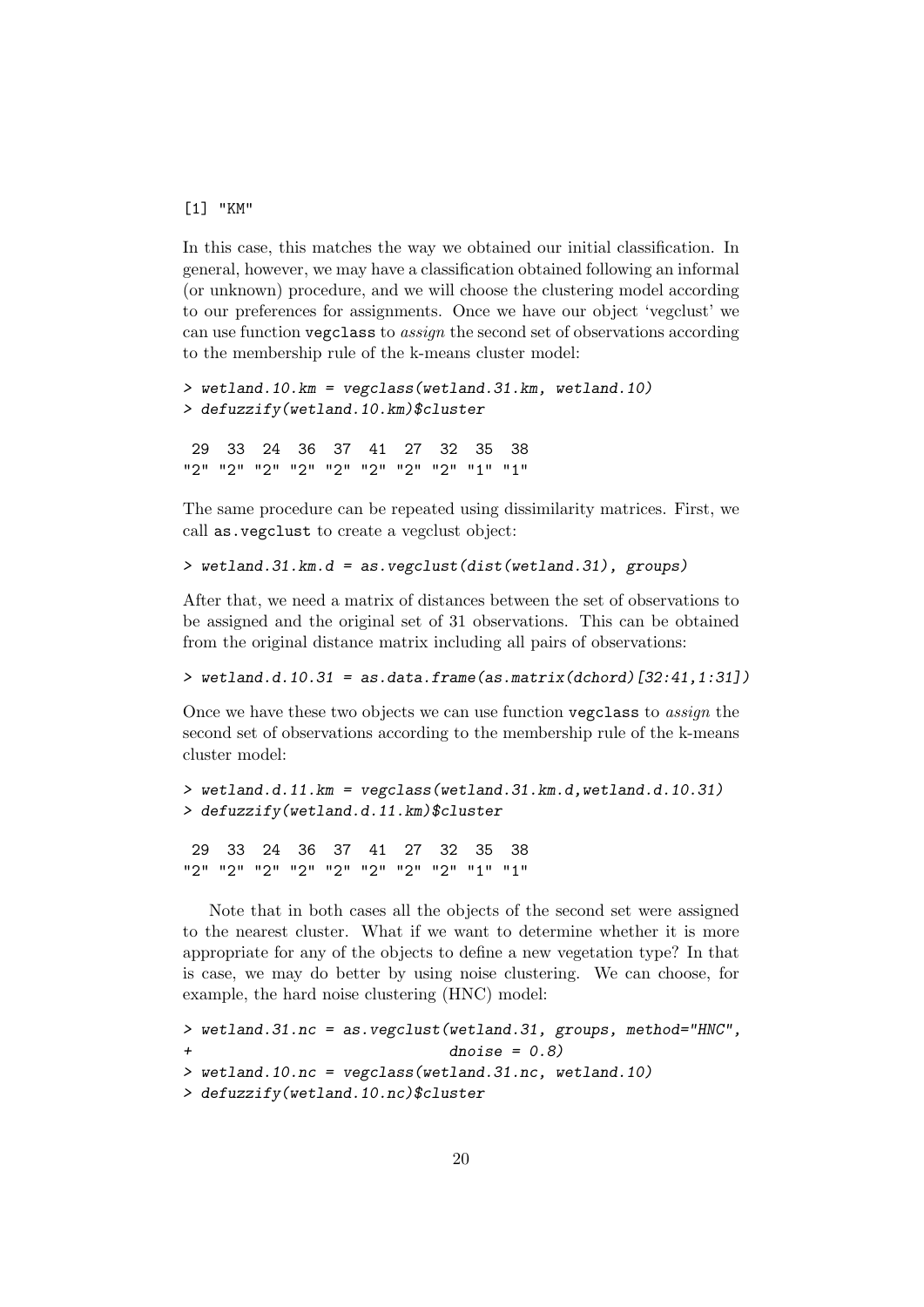29 33 24 36 37 41 27 32 35 38 "2" "2" "N" "2" "N" "N" "N" "N" "N" "1"

An additional parameter is needed: the distance to the noise class 'dnoise',  $\delta$ . This can be set either conventionally (depending on the level of abstraction of vegetation types) or by relying on the variance of the original clusters [De Cáceres et al., 2006]. The results of the noise clustering model show that several of the ten objects are assigned to the noise class  $({\rm 'N'})$ , which indicates that some of them could be used to define a new cluster.

# 3.3 Extending vegetation classifications

Allowing vegetation classifications to be dynamic entities, in the sense that they may be modified or extended as new surveys are conducted (or in general, when new data becomes available) increases their usability [De Cáceres et al., 2010, Wiser and De Cáceres, 2012. The aim here is to preserve the two prototypes of the initial classification and let vegclust to define a new vegetation type.

#### 3.3.1 Conforming vegetation data sets

When new vegetation data becomes available, the set of species in the new data set will not normally be the same as the set of species used in the original classification exercise. In this situation, the practitioner will needs to bring the two sets of samples to the same resemblance space. In our example we divided our initial data set into two subsets of 31 and 10 sites, respectively (i.e. wetland.31 and wetland.10). Thus, our original data set had a common set of species. However, we will now pretend that wetland.31 and wetland.10 were obtained independently. A useful function to create a common space of species for two sets of vegetation observations is conformveg:

```
> cf = conformveg(wetland.31, wetland.10)
> wetland.31.cf<- cf$x
> wetland.10.cf<- cf$y
> dim(wetland.31.cf)
[1] 31 33
> dim(wetland.10.cf)
[1] 10 33
```
The only difference between these new objects and the preceeding ones is that they include extra columns with zeros, so that the set of columns (i.e. species) match between the two data sets.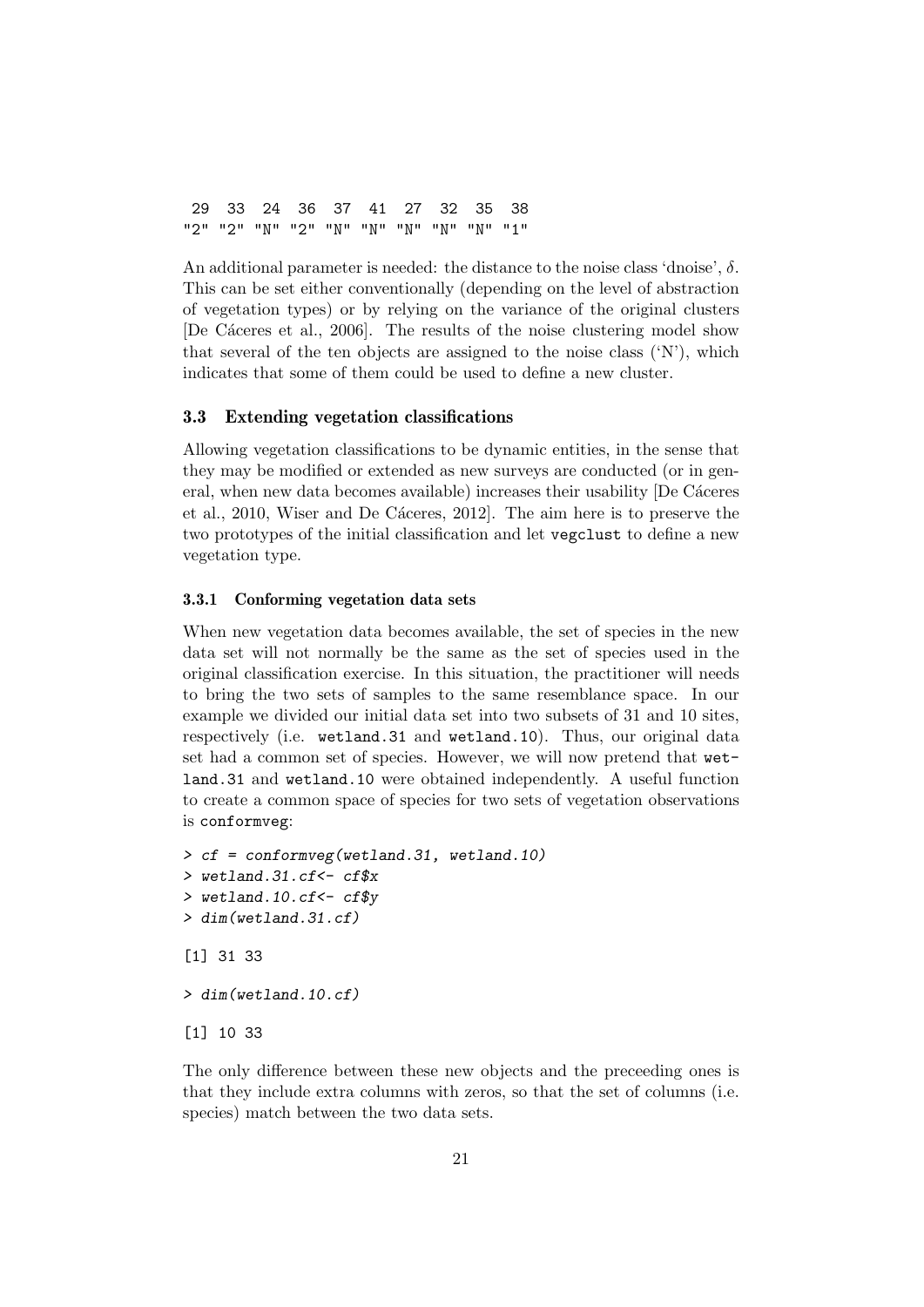#### 3.3.2 Re-calculating the centroids of the initial classification

Another step we need to conduct before calling vegclust is to re-calculate the centroids of the initial classification in the resemblance space of all species. Thus, we need to call clustcentroid using the conformed data set as input:

# > fixed = clustcentroid(wetland.31.cf, groups)

Again, these centroids are exactly like the original ones except that they are expressed in a matrix that includes extra zeros for the new species.

#### 3.3.3 Calling vegclust with fixed prototypes

At this point we are ready to call vegclust with the new data set (again, its conformed version):

```
> wetland.nc = vegclust(wetland.10.cf, mobileCenters=1,
+ fixedCenters = fixed,
+ method = wetland.31.nc$method,
+ dnoise=wetland.31.nc$dnoise, nstart=10)
> defuzzify(wetland.nc)$cluster
```
29 33 24 36 37 41 27 32 35 38 "F3" "F3" "M1" "M1" "M1" "M1" "N" "N" "N" "F2"

Here, the function vegclust has renamed the original clusters as 'F2' and 'F3' (indicating that they are now fixed), while the new cluster is named 'M1'.

Instead of relying on the Noise clustering model, we could have chosen to use the K-means model to extend the classification:

```
> wetland.km = vegclust(wetland.10.cf, mobileCenters=1,
+ fixedCenters = fixed,
+ method = "KM",
+ nstart=10)
> defuzzify(wetland.km)$cluster
 29 33 24 36 37 41 27 32 35 38
"F3" "F3" "M1" "M1" "M1" "M1" "M1" "M1" "F2" "F2"
```
This avoids having objects in the Noise class. However, note that the noise clustering model allows objects in the Noise to be classified later on when new data becomes available, instead of forcing them to belong to one cluster or the other (i.e. the partition restriction).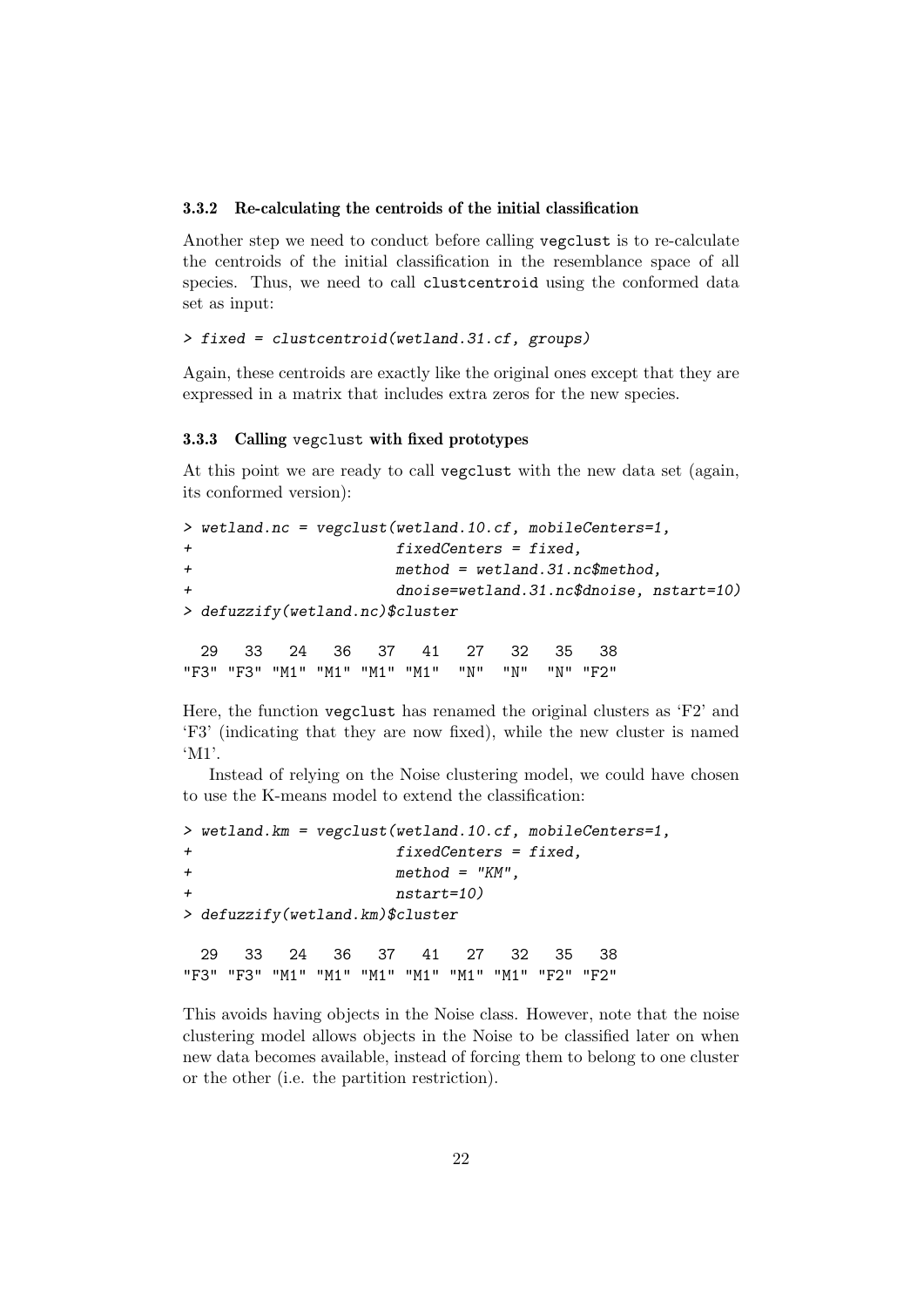#### 3.3.4 Extending or refining classifications?

Instead of calling vegclust with the new data set only, we could have chosen to use the set of all vegetation observations:

```
> wetland.nc = vegclust(rbind(wetland.31.cf,wetland.10.cf), mobileCenters=1,
+ fixedCenters = fixed,
+ method = wetland.31.nc$method,
+ dnoise=wetland.31.nc$dnoise, nstart=10)
> defuzzify(wetland.nc)$cluster
  5 8 13 4 17 3 9 21 16 14 2 15 1
"F2" "F2" "F2" "F2" "F2" "F2" "N" "F2" "F2" "F2" "F2" "F2" "F2"
  7 10 40 23 25 22 20 6 18 12 39 19 11
"F2" "N" "F3" "F3" "F3" "F3" "F3" "F3" "F3" "F3" "F3" "F3" "F3"
 30 34 28 31 26 29 33 24 36 37 41 27 32
"N" "M1" "N" "M1" "F3" "F3" "F3" "M1" "M1" "M1" "M1" "N" "N"
 35 38
"N" "F2"
```
Note that some of the objects in the first data set may have been reassigned (to a different cluster or to the Noise class). While the centroids of the original classification are preserved, the membership of particular objects may change because the classification now includes new prototypes to which objects may be assigned. Using the complete data set instead of the new data implies that the used is ready to accept these reassignments. If the new memberships were strikingly different from the original ones, one might decide to start the three group classification from scratch.

#### 3.3.5 Using vegclustdist with fixed prototypes

Extending vegetation classifications can also be done in the distance-based mode. In this case we do not have explicit coordinates for fixed prototypes, but we may have the distances to these centers. To begin our example we use the distances to the two clusters that we obtained at the stage of assigning new observations:

### > fixedDist = wetland.d.11.km\$dist2clusters

With this information, we can now call vegetustdist to define a new cluster while accounting for the previous ones:

```
> wetland.km.d = vegclustdist(dist(wetland.10), mobileMemb = 1,
+ fixedDistToCenters=fixedDist,
+ method = "KM",
+ nstart=10)
> defuzzify(wetland.km.d)$cluster
```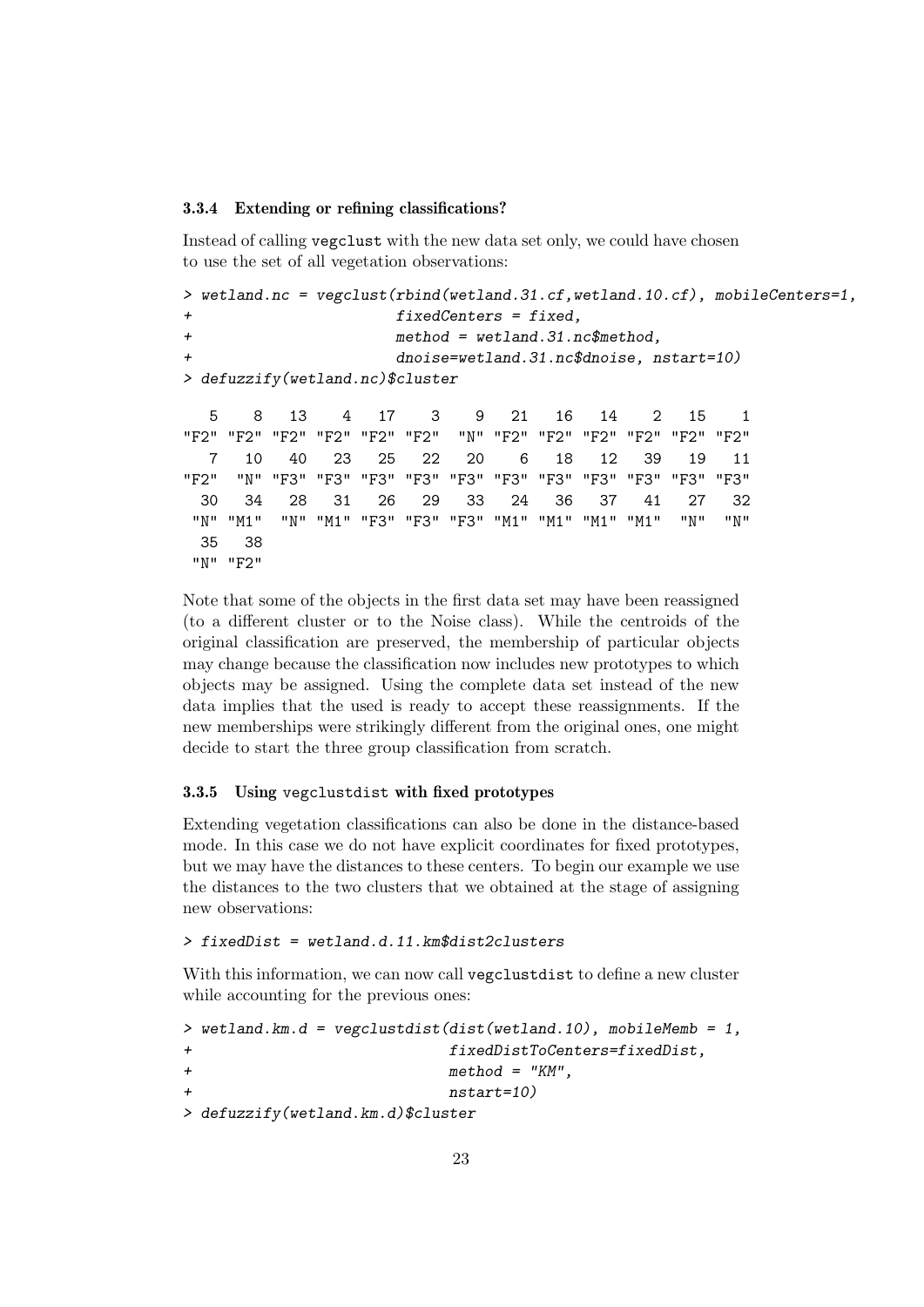29 33 24 36 37 41 27 32 35 38 "F3" "F3" "M1" "M1" "M1" "M1" "M1" "M1" "F2" "F2"

Analogously to vegclust, we could have chosen to use the set of all vegetation observations. In this case, we need to pool the distances to the centers:

> fixedDist = rbind(wetland.31.km.d\$dist2clusters, wetland.d.11.km\$dist2clusters)

And then we call vegclustdist using the full distance matrix:

```
> wetland.km.d = vegclustdist(dchord, mobileMemb = 1,
+ fixedDistToCenters=fixedDist,
+ method = "KM",
+ nstart=10)
> defuzzify(wetland.km.d)$cluster
  5 8 13 4 17 3 9 21 16 14 2 15 1
"F2" "F2" "F2" "F2" "F2" "F2" "F2" "F2" "F2" "F2" "F2" "F2" "F2"
  7 10 40 23 25 22 20 6 18 12 39 19 11
"F2" "F2" "F3" "F3" "F3" "F3" "F3" "F3" "F3" "F3" "F3" "F3" "F3"
 30 34 28 31 26 29 33 24 36 37 41 27 32
"M1" "M1" "M1" "M1" "F3" "F3" "F3" "M1" "M1" "M1" "M1" "M1" "M1"
 35 38
```
"F2" "F2"

As before, some objects may be reclassified in different clusters when using this option.

# 4 Cluster characterization

In this section we show how to useauxiliary functions that allow cluster properties to be extracted from an input classification. In all examples we will use this *a priori* classification of our data set:

 $>$  groups = c(rep(1, 17), rep(2, 14), rep(3,10))

### 4.1 Cluster prototypes: clustcentroid and clustmedoid

Functions clustcentroid and clustmedoid allow the cluster prototypes to be calculated according to an input classification structure, which can be specified using either a cluster vector or a membership matrix.

For example, with clustcentroid we can calculate the coordinates of the centroids of the initial groups using eq. 1:

```
> centroids = clustcentroid(wetlandchord, groups)
```

```
> round(centroids, dig=3)
```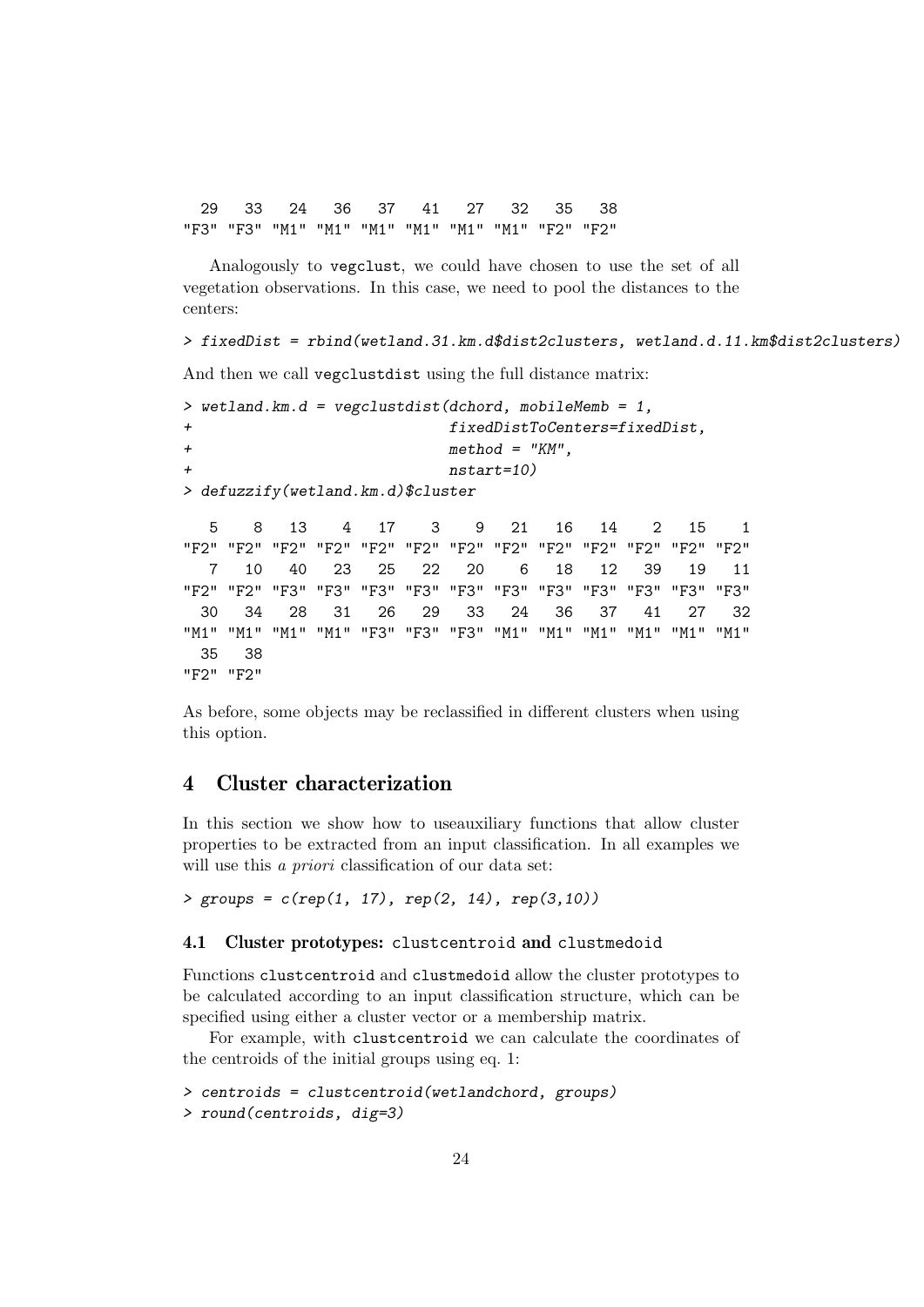Abefic Merhed Alyvag Pancam Abemos Melcor Ludoct Eupvac Echpas 1 0.000 0.000 0.009 0.009 0.000 0.054 0.000 0.020 0.031 2 0.013 0.015 0.036 0.088 0.000 0.178 0.000 0.090 0.116 3 0.000 0.047 0.000 0.371 0.036 0.253 0.019 0.182 0.061 Passcr Poa2 Carhal Dendio Casobt Aesind Cyprot Ipocop Cynarc 1 0.000 0.00 0.064 0.000 0.016 0.009 0.000 0.000 0.000 2 0.000 0.01 0.036 0.000 0.000 0.064 0.179 0.028 0.106 3 0.026 0.00 0.000 0.027 0.000 0.019 0.039 0.018 0.301 Walind Sessp. Phynod Echell Helind Ipoaqu Orysp. Elesp. Psespi 1 0.068 0.144 0.090 0.022 0.112 0.055 0.609 0.164 0.192 2 0.055 0.117 0.506 0.119 0.138 0.048 0.126 0.125 0.027 3 0.090 0.138 0.204 0.158 0.090 0.037 0.172 0.000 0.000 Ludads Polatt Poa1 Helcri Physp. Goopur 1 0.204 0.097 0.000 0.000 0.00 0.00 2 0.000 0.000 0.013 0.013 0.00 0.00 3 0.000 0.000 0.000 0.000 0.02 0.02

As medoids are prototypes that are chosen among the objects to be classified, function clustmedoid does not return coordinates but the indices of objects. The following code uses eq. 3 to determine the medoids of each cluster:

```
> medoids = clustmedoid(wetlandchord, groups)
> medoids
2 12 41
11 23 37
```
The value returned by function medoid is a vector of indices with the corresponding object names (which are numbers in this particular case). If the classification structure is a fuzzy membership matrix, the cluster centroids or medoids are determined using eqs. 2 and 4, respectively.

# 4.2 Cluster internal variability: clustvar

Vegetation types may differ in their internal variability. The function clustvar allows the amount of compositional variation (i.e. beta diversity) observed among the sites of sites belonging to each cluster to be determined. For clusters whose prototype is a centroid, this is calculated as the mean of squared distances from each object of the group to the group centroid. For example, the variability for a given group  $i$  would be:

$$
Var(i) = \sum_{j=1}^{n_k} e_{ij}^2 / n_i
$$
\n(13)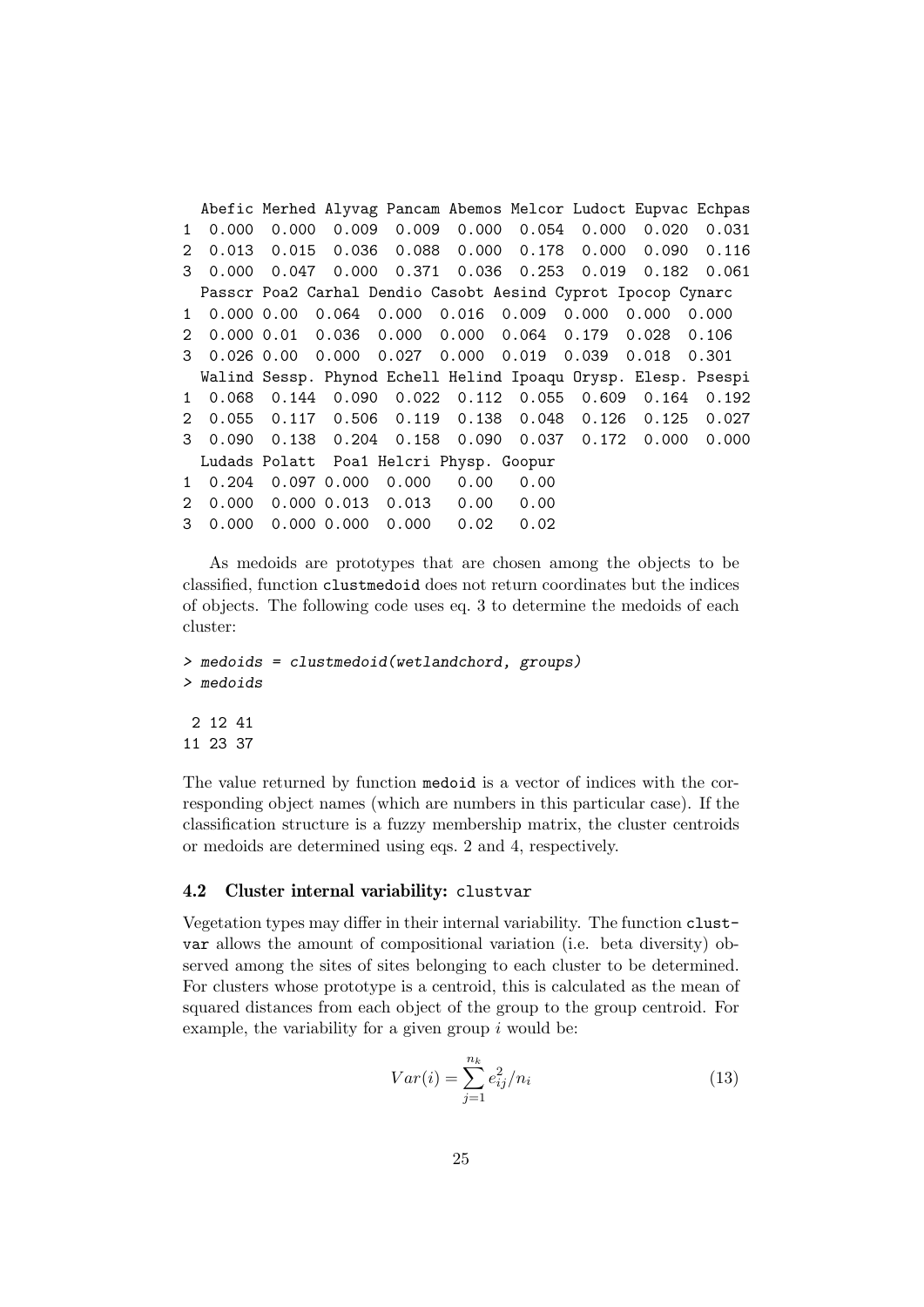Note that division is by  $n_i$  and not by  $(n_i-1)$ , which would give an unbiased sample estimate. Thus, the variances calculated in clustvar are population variances. For example, the variances of the three groups in our examples are:

> clustvar(wetlandchord, groups)

1 2 3 0.4554668 0.5466579 0.5293836

The reason why population values are produced, instead of sample estimates, is because it allows the variance to be calculated using fuzzy membership values:

$$
Var(i) = \frac{\sum_{j=1}^{n} u_{ij}^{m} e_{ij}^{2}}{\sum_{j=1}^{n} u_{ij}^{m}}
$$
\n(14)

Cluster variances can also be obtained using distance or dissimilarity matrices. In this case, the variance for a given group is calculated as:

$$
Var(i) = \frac{1}{n_i^2} \sum_{k=1}^{n_i} \sum_{l=1}^{n_i} d_{kl}^2
$$
 (15)

Again, division by  $n_i(n_i - 1)$  instead of  $n_i^2$  would give an unbiased variance estimate. Because in our example the community data had been transformed using the chord transformation, the same variance values can be obtained using a distance matrix with chord distances:

```
> clustvar(dchord, groups)
```
1 2 3 0.4554668 0.5466579 0.5293836

Finally, if no classification structure is provided function clustvar will return the overall variance (beta diversity) of the data table:

> clustvar(wetlandchord)

[1] 0.6751038

# 4.3 Distance between clusters: interclustdist

Calculating distance between pairs of cluster prototypes is useful to determine which vegetation types are more similar and which are more distinct. When prototypes of vegetation types are chosen to be cluster medoids, then the resemblance between vegetation types can be defined as the resemblance between the corresponding medoids: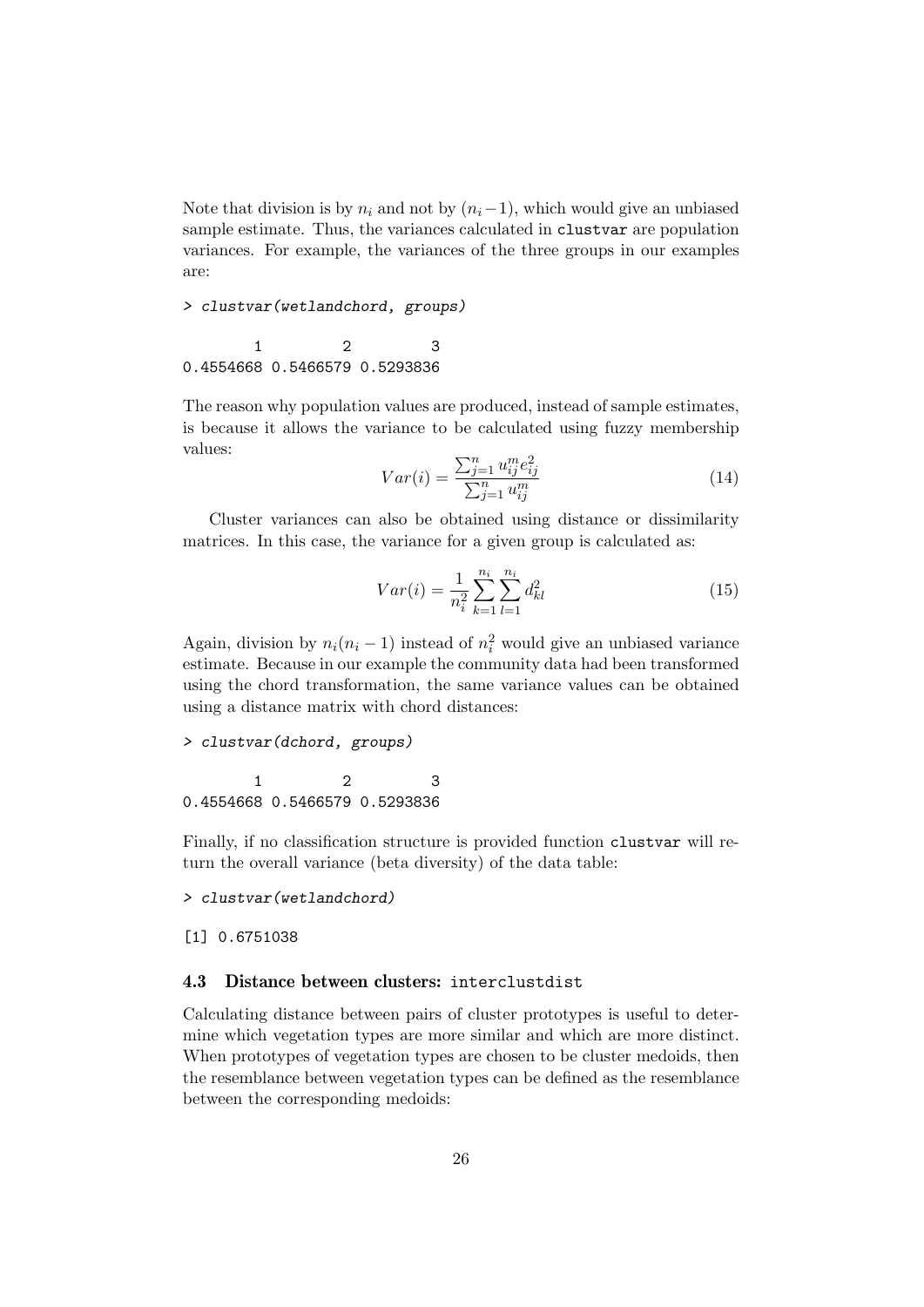> as.dist(as.matrix(dchord)[medoids,medoids])

2 12 12 1.344006 41 1.093926 1.363297

In contrast, if prototypes of vegetation types are chosen to be cluster centroids, the distance between two vegetation types should be defined as the distance between the cluster centroids. Following our example, we can simply use function dist on the matrix of centroid coordinates:

```
> dist(centroids)
```
1 2 2 0.7624211 3 0.8004329 0.5298008

Alternatively, the function interclustdist allows the distance between pairs of centroids to be calculated without the coordinates of centroids being supplied. Instead, the matrix of distances between objects is used. For example, if the distance between the centroids of groups  $i$  and  $j$  is desired, we can calculate the squared distance by:

$$
d^{2}(i,j) = \frac{\sum_{k=1}^{n} \sum_{l=1}^{n} u_{ik}^{m} u_{jl}^{m} d_{kl}^{2}}{\sum_{k=1}^{n} u_{ik}^{m} \sum_{l=1}^{n} u_{jl}^{m}} - Var(i) - Var(j)
$$
(16)

Using equation 16 in our example would be:

```
> interclustdist(dchord,groups)
```
1 2 2 0.7624211 3 0.8004329 0.5298008

which returns the same values as before.

# 4.4 Constancy classes: clustconst

One way of characterizing a vegetation type is to examine how frequently each species occurs in vegetation observations belonging to the type. This frequency is often called constancy and the table that contains the constancy of all species in all vegetation types is called constancy table. The function clustconst allows this table to be calculated:

```
> c = cluster const (wetlandchord, memb = as. memb (groups))
```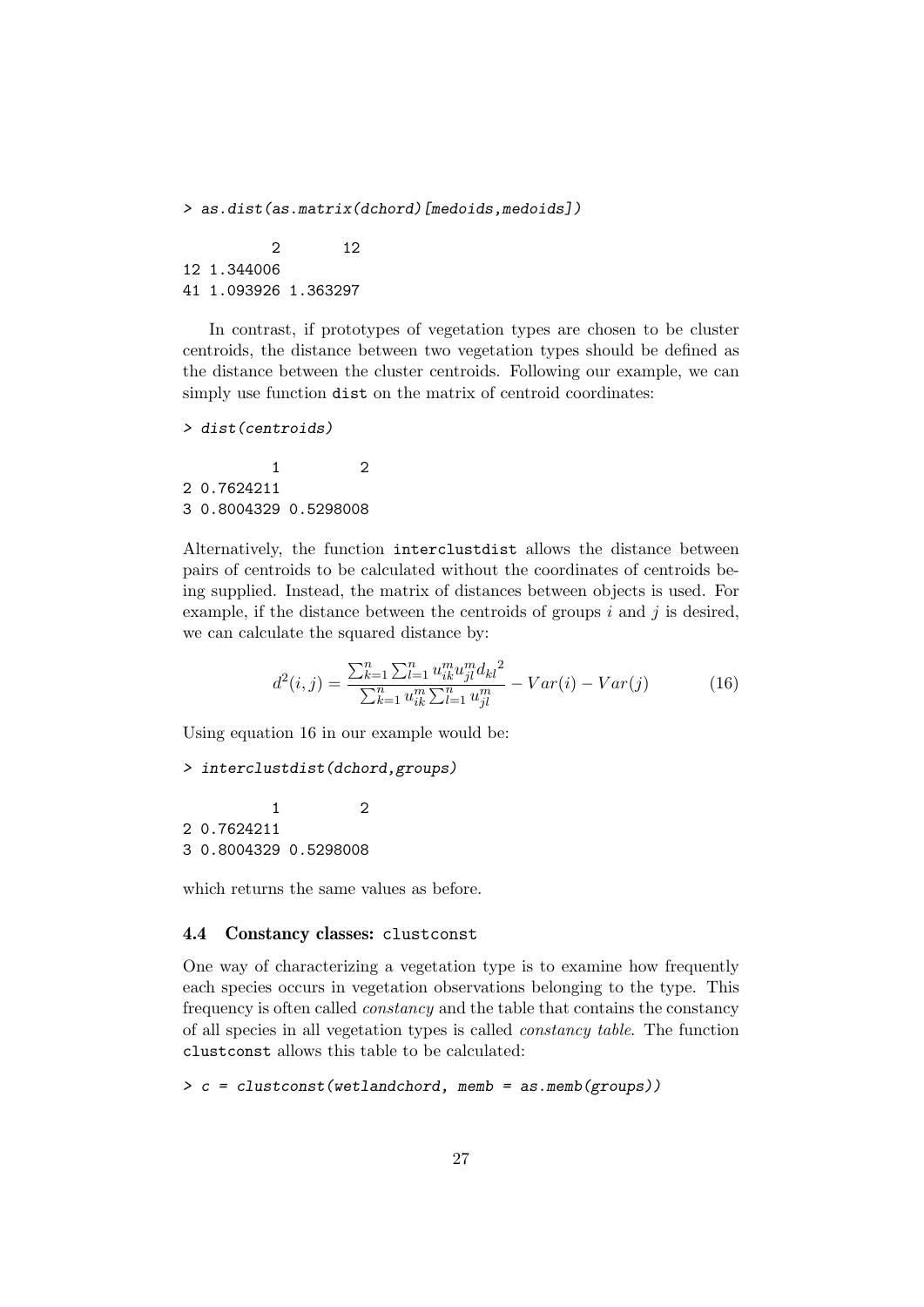The R object returned by clustconst can be examined in several ways. First, it is useful to print the constancy table ordering species from high to low constancy for each cluster:

```
> d=summary(c, mode="all")
------------ 3 -------------
          3 2 1
Pancam 1.000 0.357 0.059
Melcor 1.000 0.786 0.294
Eupvac 0.800 0.357 0.118
Sessp. 0.600 0.500 0.412
Echell 0.600 0.357 0.118
------------ 2 -------------
          3 2 1
Phynod 0.400 0.714 0.118
Helind 0.300 0.643 0.471
Elesp. 0.000 0.571 0.529
------------ 1 -------------
          3 2 1
Orysp. 0.300 0.286 1.000
Ludads 0.000 0.000 0.824
```
Alternatively, we can examine the constancy vector of each vegetation type:

```
> summary(c, mode="cluster", name=names(c)[1])
Orysp. 1.000
Ludads 0.824
```
Elesp. 0.529

# References

- James C Bezdek. Pattern recognition with fuzzy objective functions. Plenum Press, New York, 1981.
- D.M.J.S. Bowman and B A Wilson. Wetland vegetation pattern on the Adelaide River flood plain, Northern Territory, Australia. Proceedings of the Royal Society of Queensland, 97:69–77, 1986.
- MB Dale. Evaluating classification strategies. Journal of Vegetation Science, 6(3):437–440, 1995. ISSN 1654-1103. URL http://onlinelibrary.wiley.com/doi/10.2307/3236243/abstract.
- R N Dave. Characterization and detection of noise in clustering. Pattern Recognition Letters, 12(11):657–664, 1991.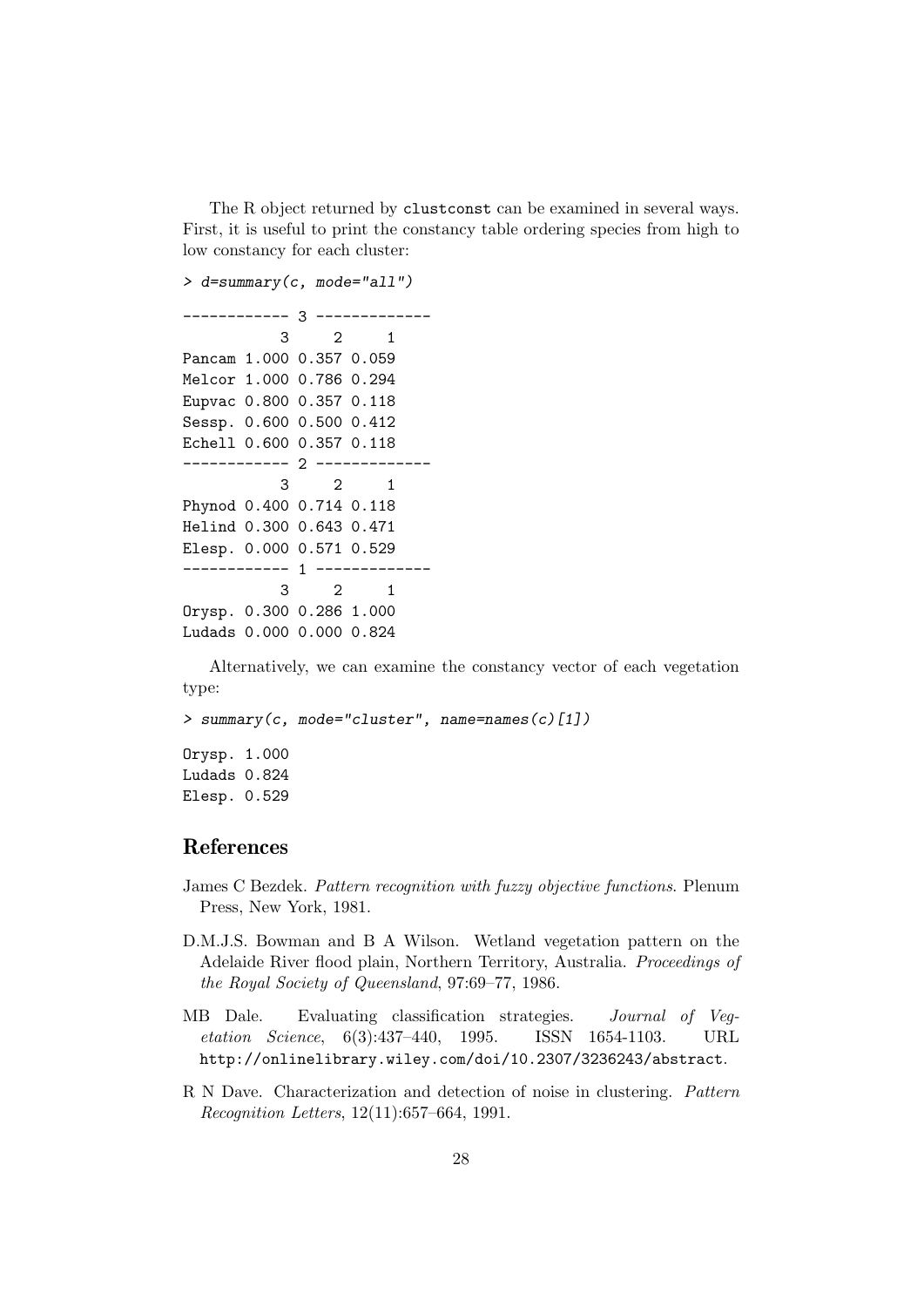- R.N. Dave and R. Krishnapuram. Robust clustering methods: a unified view. IEEE Transactions on Fuzzy Systems, 5(2):270– 293, May 1997. ISSN 10636706. doi: 10.1109/91.580801. URL http://ieeexplore.ieee.org/lpdocs/epic03/wrapper.htm?arnumber=580801.
- Miquel De Cáceres, Francesc Oliva, and Xavier Font. On relational possibilistic clustering. Pattern Recognition, 39(11):2010–2024, November 2006. ISSN 00313203. doi: 10.1016/j.patcog.2006.04.008. URL http://linkinghub.elsevier.com/retrieve/pii/S0031320306001634.
- Miquel De Cáceres, Xavier Font, and Francesc Oliva. The management of vegetation classifications with fuzzy clustering. Journal of Vegetation Science, 21(6):1138–1151, December 2010. ISSN 11009233. doi: 10.1111/j.1654-1103.2010.01211.x. URL http://doi.wiley.com/10.1111/j.1654-1103.2010.01211.x.
- R Hathaway, J.C. Bezdek, and J Davenport. On relational data versions of c-means algorithms. Pattern Recognition Letters, 17(6):607–612, May 1996. ISSN 01678655. doi: 10.1016/0167-8655(96)00025-6. URL http://linkinghub.elsevier.com/retrieve/pii/0167865596000256.
- R J Hathaway and James C Bezdek. NERF c-means: Non-euclidean relational fuzzy clustering. Pattern recognition, 27(3):429–437, 1994.
- R J Hathaway, J W Davenport, and James C Bezdek. Relational duals of the c-means clustering algorithms. Pattern recognition, 22(2):205–212, 1989.
- R. Krishnapuram and J.M. Keller. A possibilistic approach to clustering. IEEE Transactions on Fuzzy Systems, 1(2):98–110, May 1993. ISSN 10636706. doi: 10.1109/91.227387. URL http://ieeexplore.ieee.org/lpdocs/epic03/wrapper.htm?arnumber=227387.
- R. Krishnapuram and J.M. Keller. The possibilistic C-means algorithm: insights and recommendations. IEEE Transactions on Fuzzy Systems, 4(3):385–393, 1996. ISSN 10636706. doi: 10.1109/91.531779. URL http://ieeexplore.ieee.org/lpdocs/epic03/wrapper.htm?arnumber=531779.
- Raghu Krishnapuram, Anupam Joshi, and Liyu Yi. A Fuzzy relative of the k-medoids algorithm with application to web document and snippet clustering. In IEEE International Fuzzy Systems, pages 1281–1286, 1999. URL http://ieeexplore.ieee.org/xpls/abs\_all.jsp?arnumber=790086.
- Pierre Legendre and Eugene Gallagher. Ecologically meaningful transformations for ordination of species data. Oecologia, 129(2):271–280, October 2001. ISSN 0029-8549. doi: 10.1007/s004420100716. URL http://www.springerlink.com/openurl.asp?genre=article&id=doi:10.1007/s004420100716.